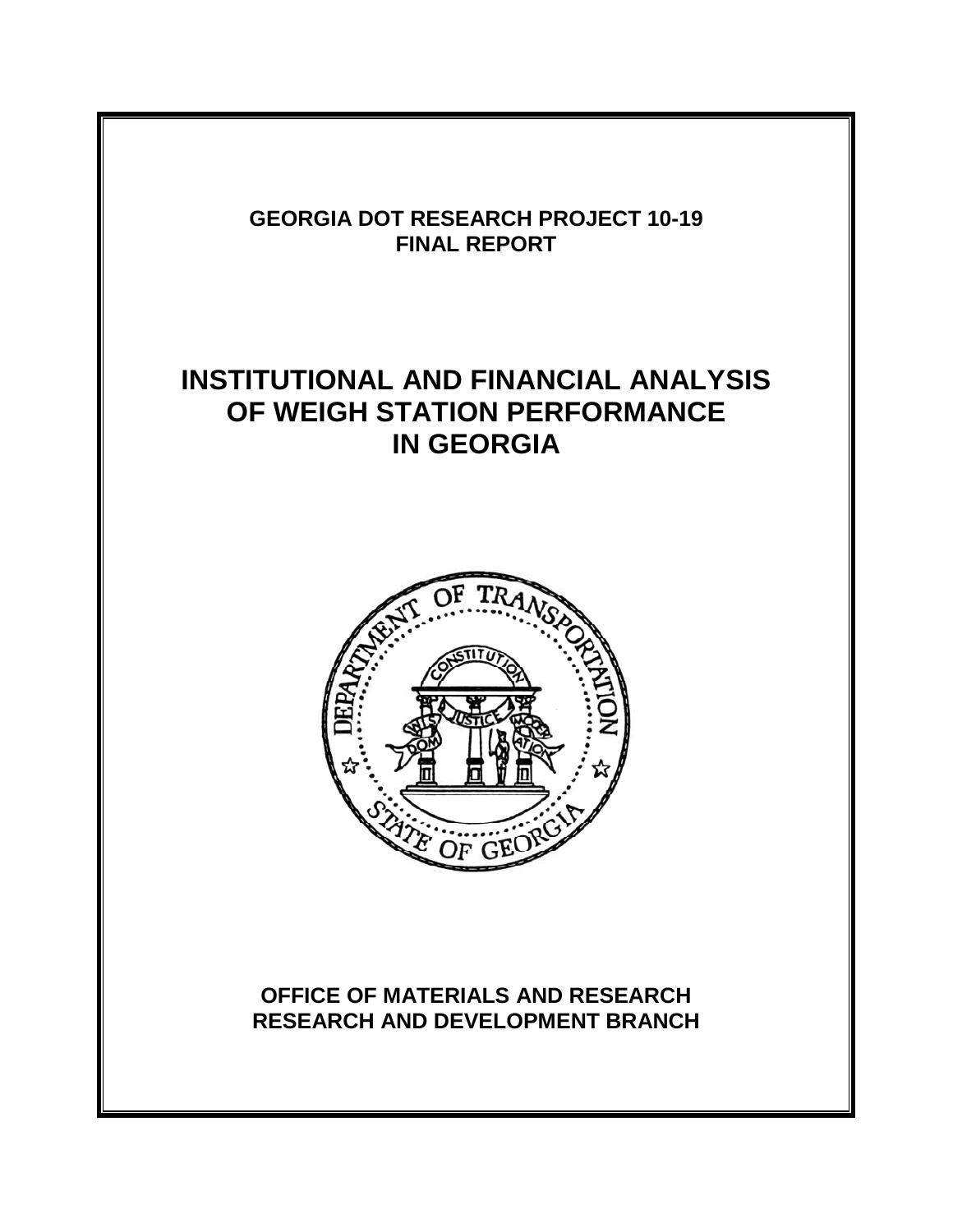| 1. Report No.:<br>FHWA-GA-11-1019                                                                                                                                                               | Government Accession No.:<br>2. | 3. Recipient's Catalog No.: N/A                                                                              |  |
|-------------------------------------------------------------------------------------------------------------------------------------------------------------------------------------------------|---------------------------------|--------------------------------------------------------------------------------------------------------------|--|
| 4. Title and Subtitle: Institutional and Financial Analysis<br>of Weigh Station Performance in Georgia                                                                                          |                                 | 5. Report Date: October 2011<br>6. Performing Organization Code:<br>N/A                                      |  |
| 7. Author(s):<br>Dr. Michael Meyer, Adam Rosbury                                                                                                                                                |                                 | 8. Performing Organ. Report No.: 10-19                                                                       |  |
| 9. Performing Organization Name and Address:<br>Georgia Tech Research Corporation<br>Georgia Institute of Technology<br>School of Civil and Environmental Engineering<br>Atlanta, GA 30332-0355 |                                 | 10. Work Unit No.:<br>N/A<br>11. Contract or Grant No.: 0009929                                              |  |
| 12. Sponsoring Agency Name and Address:<br>Georgia Department of Transportation<br>Office of Materials & Research<br>15 Kennedy Drive<br>Forest Park, GA 30297-2534                             |                                 | 13. Type of Report and Period Covered:<br>Final; July 2010 - October 2011<br>14. Sponsoring Agency Code: N/A |  |
| 15. Supplementary Notes: Prepared in cooperation with the U.S. Department of Transportation, Federal Highway<br>Administration.<br>16. Abstract:                                                |                                 |                                                                                                              |  |
| This report examines the State of Georgia's commercial vehicle oversize and overweight enforcement                                                                                              |                                 |                                                                                                              |  |

program over the past 10 years. An overview of the federal and state regulations for both oversize and overweight vehicles is presented, which includes state responsibilities for reporting data to the federal government. Data from states surrounding Georgia along with that from Georgia were used to assess the changes in commercial vehicle inspections and violations that occurred from 2007 to 2010. In all cases, the number of inspections and violations (reported to the federal government) has declined over this period, with Georgia showing the largest reduction of 54 percent in weight and size violations. Given the consistent reduction in inspections and violations for the states examined, the reduction of 54 percent in Georgia can be partially explained by factors that seem to be affecting each of the states (e.g., changes in truck travel due to economic conditions). However, the 54 percent reduction for Georgia is significantly higher than the average reduction for the surrounding states of 32 percent, suggesting that the reduction in Georgia is also partially explained by changes in resources allocated to the program and perhaps different administrative approaches. The report notes that the revenues obtained from the program would seem to more than cover the costs of inspection and enforcement and that Georgia should examine options to privatize some aspects of the commercial vehicle inspection program.

| 17. Key Words: Truck size and weight, truck<br>enforcement, oversize and overweight trucks |                                                                | 18. Distribution Statement: N/A |                  |
|--------------------------------------------------------------------------------------------|----------------------------------------------------------------|---------------------------------|------------------|
| 19. Security Classification:<br>Unclassified                                               | 20. Security Classification<br>(of this page):<br>Unclassified | 21. Number of Pages:<br>23      | 22. Price: $N/A$ |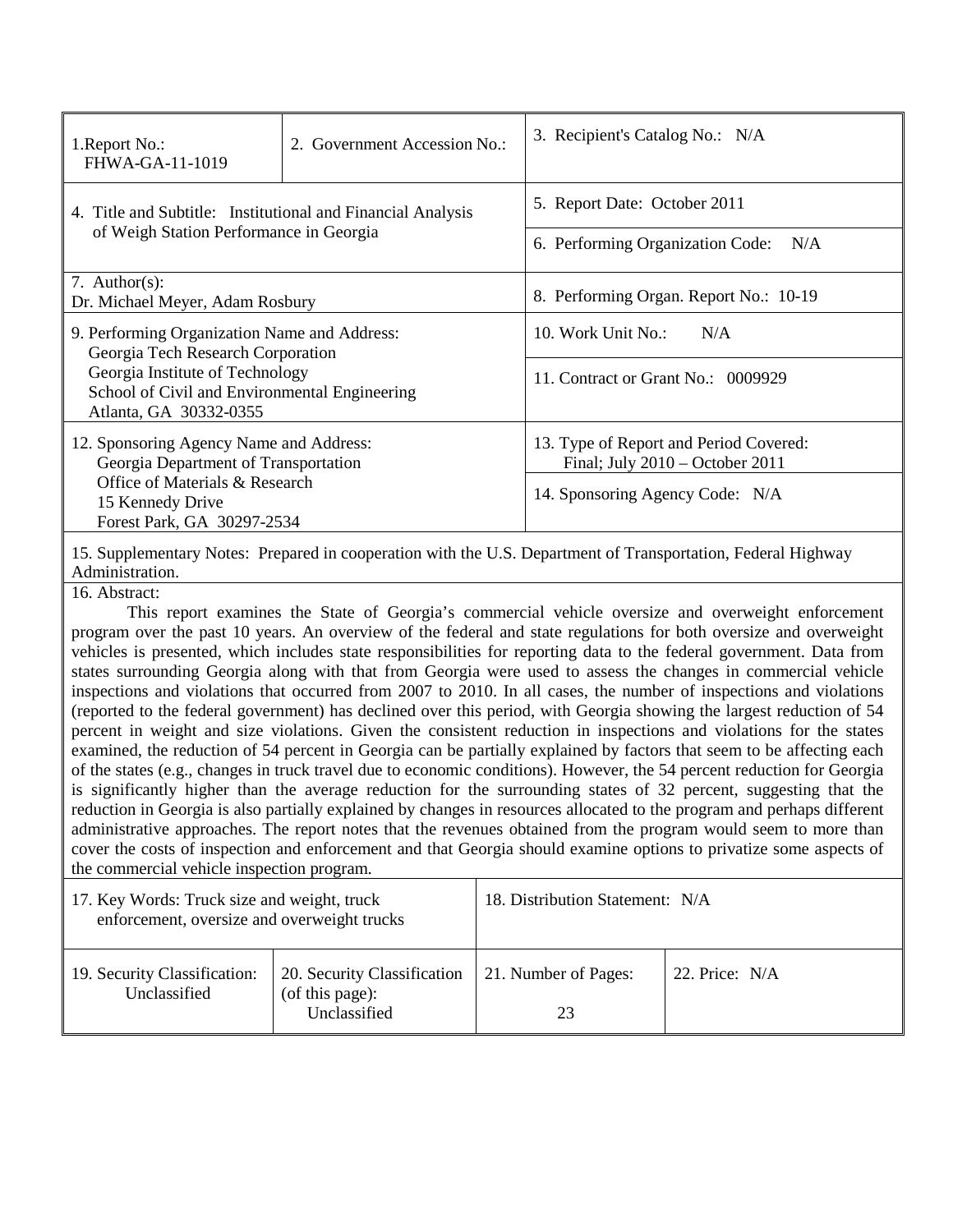## **FINAL REPORT**

# **INSTITUTIONAL AND FINANCIAL ANALYSIS OF WEIGH STATION PERFORMANCE IN GEORGIA**

By

Dr. Michael D. Meyer and Adam Rosbury

Georgia Institute of Technology Georgia Transportation Institute/University Transportation Center

Contract with

Georgia Department of Transportation

In cooperation with

U.S. Department of Transportation Federal Highway Administration

October, 2011

The contents of this report reflect the views of the authors who are responsible for the facts and the accuracy of the data presented herein. The contents do not necessarily reflect the official views or policies of the Georgia Department of Transportation or of the Federal Highway Administration. This report does not constitute a standard, specification, or regulation.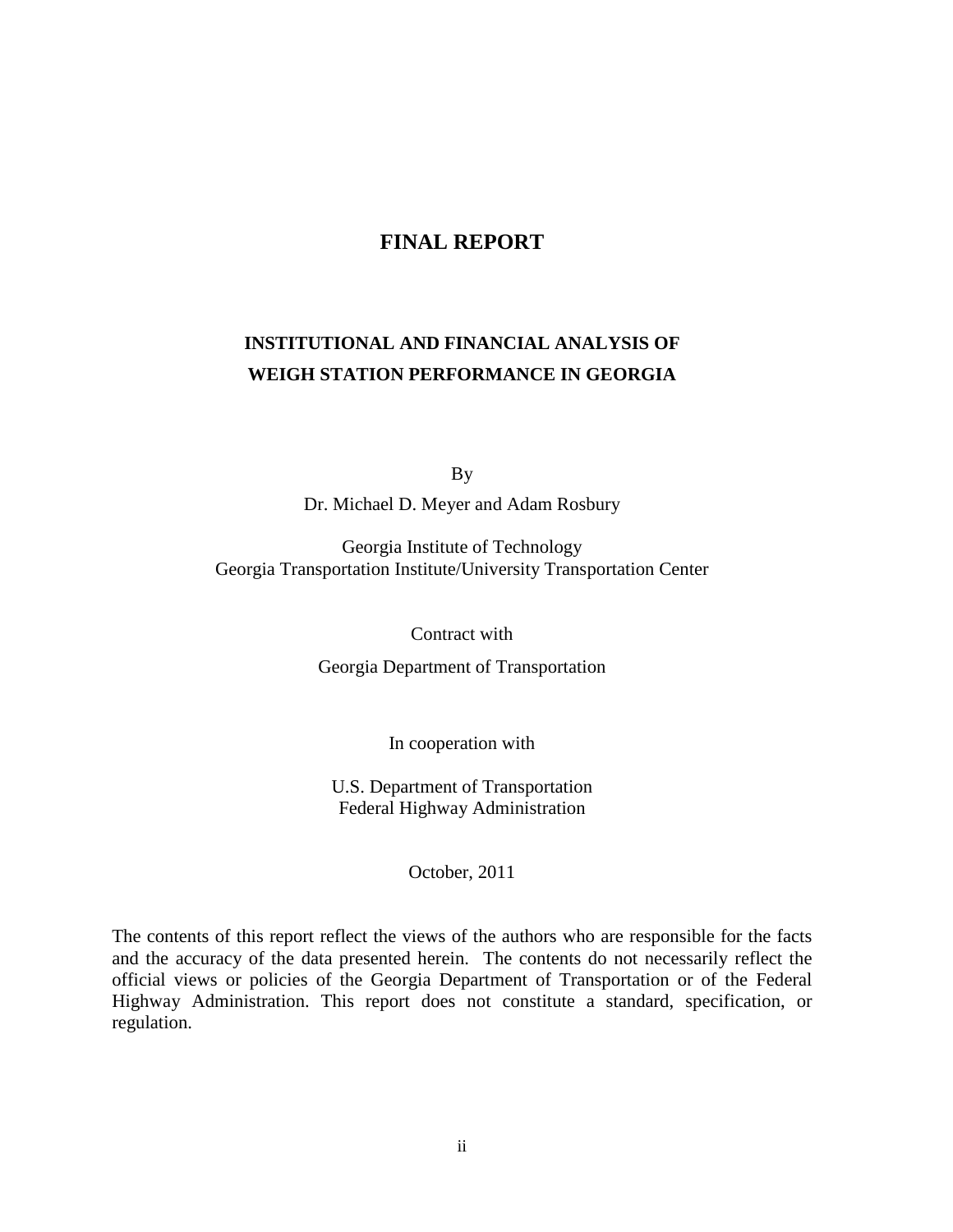# **TABLE OF CONTENTS**

|    |                                                              | age            |
|----|--------------------------------------------------------------|----------------|
|    | List of Tables and Figures                                   | iv             |
|    | <b>Executive Summary</b>                                     | V              |
| 1. | Introduction                                                 | $\mathbf{1}$   |
|    | 2. Methodology                                               | $\overline{2}$ |
|    | 3. Truck Size and Weight Enforcement Programs                | 7              |
|    | 3.1 Federal Requirements                                     | 7              |
|    | 3.2 Georgia Requirements                                     | 8              |
|    | 4. Georgia Experience with Commercial Vehicle<br>Enforcement | 12             |
|    | 5. Conclusions and Recommendations                           | 16             |
|    | 6. References                                                | 18             |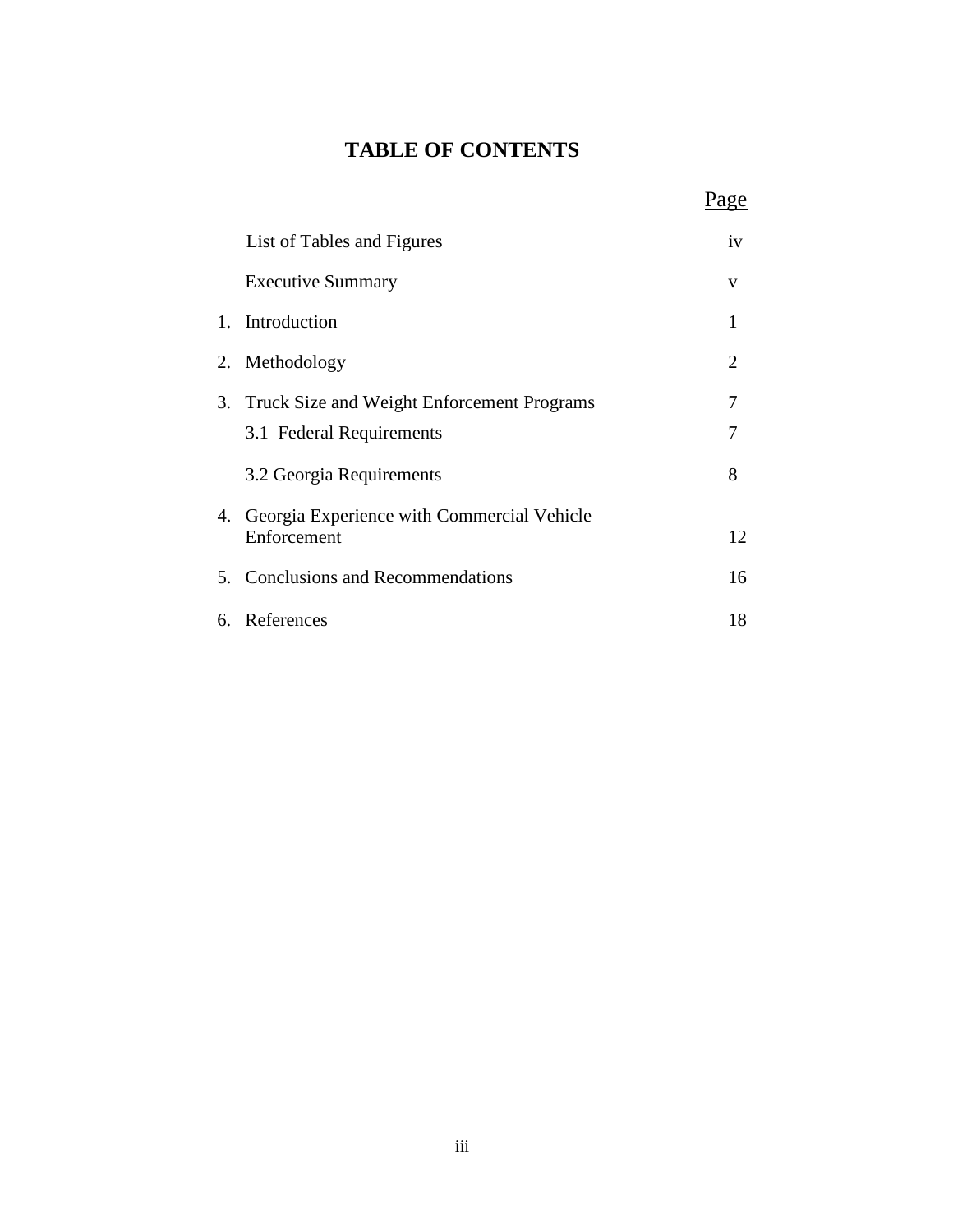# **LIST OF TABLES AND FIGURES**

## **Tables**

#### <u>Page</u>

| Table 1: Summary Table for Overweight Vehicles, Selected States        | <sub>0</sub> |
|------------------------------------------------------------------------|--------------|
| Table 2: Federal Commercial Vehicle Size Standards                     | 9            |
| Table 3: Overweight Permit Limits, Georgia                             |              |
| Table 4: Certification Data for Georgia, 2000 to 2010                  | 14           |
| Table 5: Inspections, Violations and Revenue for Georgia, 2007 to 2010 | 16           |

# **Figures**

| Figure 1: Input Template for USDOT Required Data                                                     |     |
|------------------------------------------------------------------------------------------------------|-----|
| Figure 2: Florida Annual Report on Motor Vehicle Compliance                                          | 8   |
| Figure 3: Georgia's State Certification Data, 2010                                                   | 13. |
| Figure 4: Change in Weight and Size Violations by State,<br>Based on FMCSA Data, 2007 - 2010         | 15  |
| Figure 5: Percent Change in Weight and Size Violations by State,<br>Based on FMCSA Data, 2007 - 2010 |     |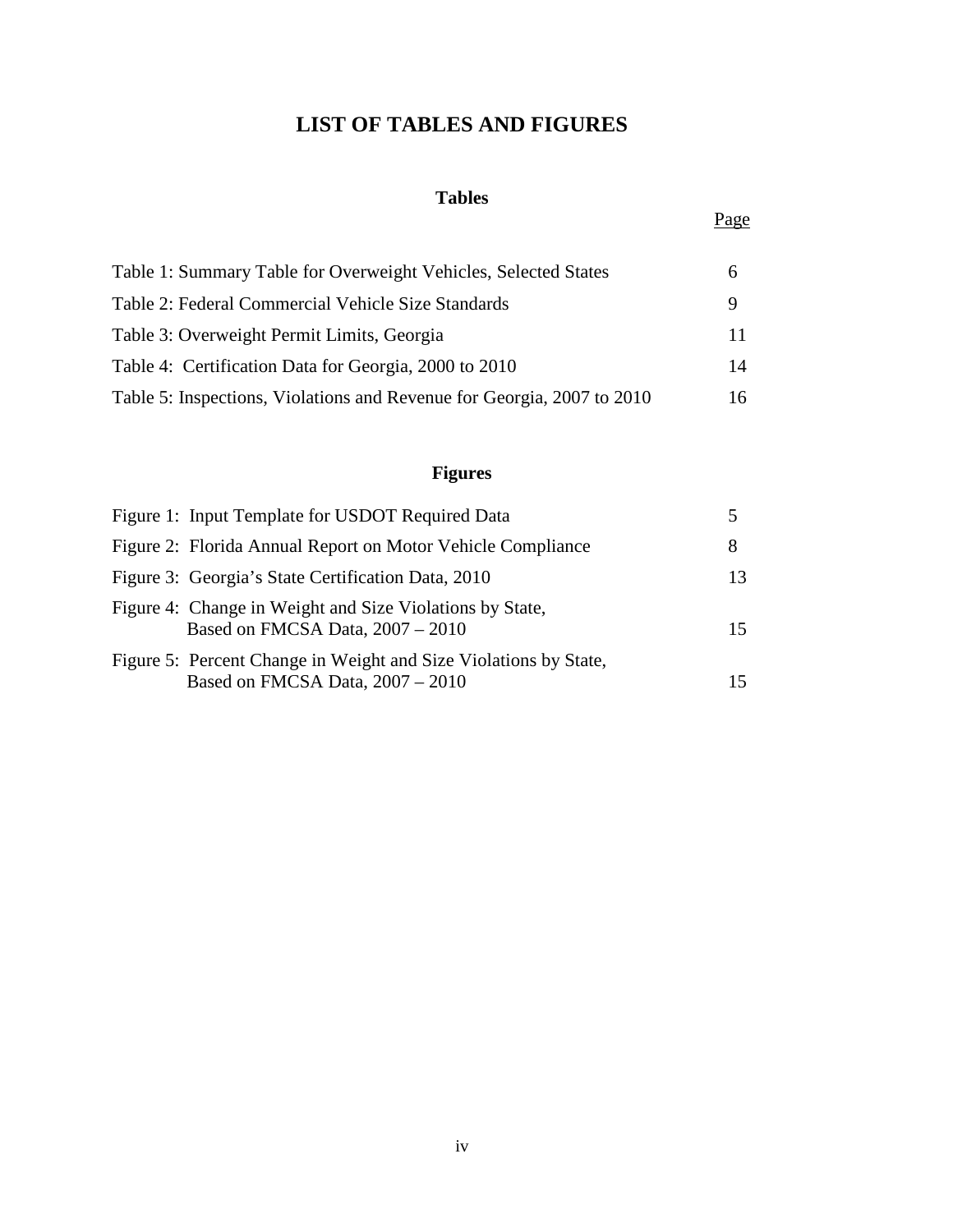#### **EXECUTIVE SUMMARY**

This report examines the State of Georgia's commercial vehicle oversize and overweight enforcement program over the past 10 years. An overview of the federal and state regulations for both oversize and overweight vehicles is presented, which includes state responsibilities for reporting data to the federal government. Data from states surrounding Georgia along with that from Georgia were used to assess the changes in commercial vehicle inspections and violations that occurred from 2007 to 2010. In all cases, the number of inspections and violations (reported to the federal government) has declined over this period, with Georgia showing the largest reduction of 54 percent in weight and size violations. Given the consistent reduction in inspections and violations for the states examined, the reduction between the researched states of 54 percent in Georgia can be partially explained by factors that seem to be affecting each of the states (e.g., changes in truck travel due to economic conditions). However, the 54 percent reduction for Georgia is significantly higher than the average reduction for the surrounding states of 32 percent, suggesting that the reduction in Georgia is also partially explained by changes in resources allocated to the program and perhaps different administrative approaches. The report notes that the revenues obtained from the program would seem to more than cover the costs of an inspection program and recommends that Georgia should examine options to privatize some aspects of the commercial vehicle inspection program.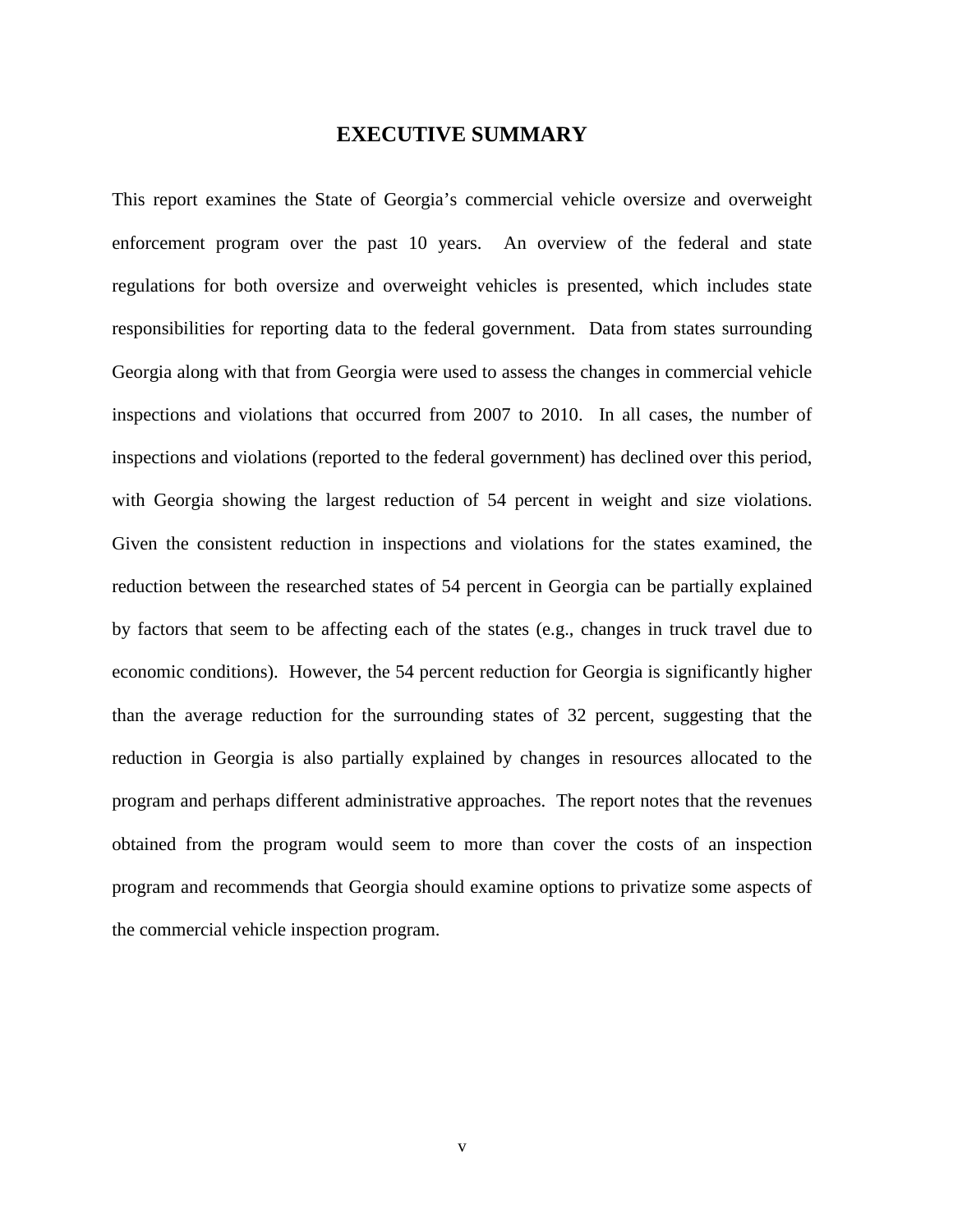#### **1.0 Introduction**

 One of the most important responsibilities of every state department of transportation (state DOT) is to protect the significant investment that has been made in a state's transportation system. Nowhere is this investment more critical to a state than in the road and bridge network, which represents the bulk of a state DOT's stewardship responsibilities. In particular, pavement and bridge deck preservation not only constitutes a significant amount of a state DOT's annual investment in the road network, but the condition of pavements and bridge decks often tie to the public perception of a state DOT's effectiveness. In addition, the federal government has established commercial vehicle weight standards for interstate highways and vehicle size (length and width) standards for roads on the National Highway System [1]. States must provide a plan and a certification of accomplishment for size and weight enforcement activities; failure to do so could result in a 10 percent reduction in federal-aid highway funds for that state. The revenues collected as part of this enforcement activity are kept by the state.

 The purpose of this research project was to examine the performance of the State of Georgia's vehicle size and weight enforcement program. This research was aimed primarily at understanding how this program has changed over the past several years, and to identify any changes that could be made to the program to enhance its effectiveness. The Georgia Department of Public Safety (GDPS) received responsibility for this program from the Georgia Department of Transportation (GDOT) beginning in 2007, so it was of interest to see what if anything changed in program outcomes. Literature searches were conducted on this topic with very little found on the institutional structure and effectiveness of state programs. Three citations were returned from the Transportation Research Information System (TRIS)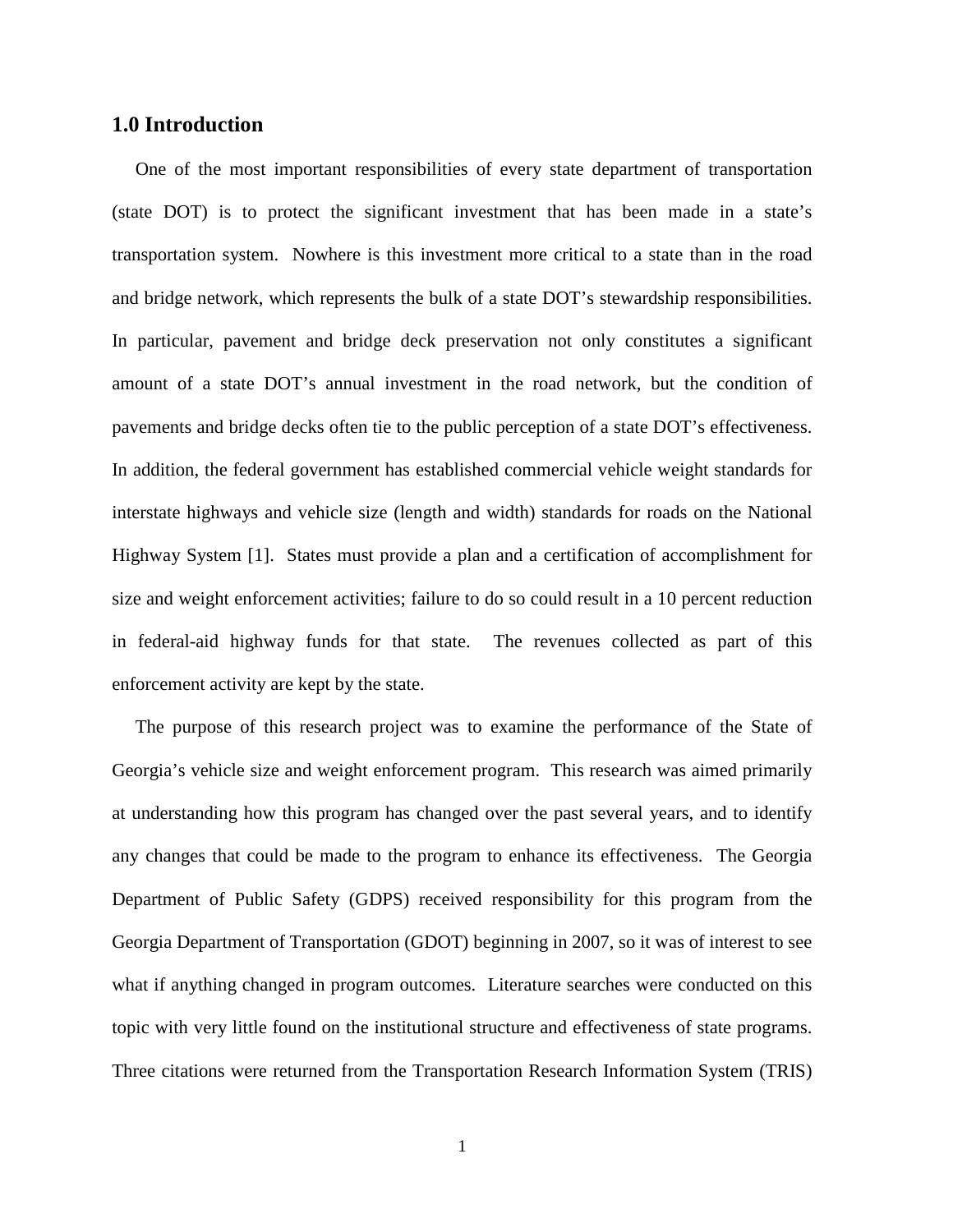database primarily focused on surveillance technology to enforce truck weight laws. The most recently completed report was a special report by the Transportation Research Board (TRB) on commercial vehicle size and weight programs, but this was focused primarily on the question of what the impacts would be of increasing permissible loads and sizes [2].

 At the outset of this research it was assumed that effectiveness of a state size and weight program would be related to the level to which illegal commercial vehicles were caught and cited. This research has shown that there is very little, if any, effort underway in the nation and in Georgia to estimate the number of non-permitted oversize or overweight commercial vehicles that are avoiding weigh stations. In addition, there is no data on commercial vehicle flows by size and weight to serve as the foundation of such an analysis.

 This report is organized in the following manner. The next section (2.0) discusses the methodology used to identify what other states are doing in size and weight enforcement, and to search for data in Georgia that could be used to gauge the magnitude of commercial vehicle non-compliance. The following section (3.0) provides a background of the national and Georgia commercial vehicle size and weight programs. The next section (4.0) presents the analysis that focused on Georgia's program, in particular compared to surrounding states. The final section (5.0) makes recommendations on Georgia's commercial size and weight enforcement program.

#### **2.0 Methodology**

 The research methodology for this project consisted of four major efforts. The first was a literature search that focused on both the national program as overseen by the U.S. Department of Transportation (USDOT), and then of the general literature relating to individual states' enforcement programs and to the general concept of size and weight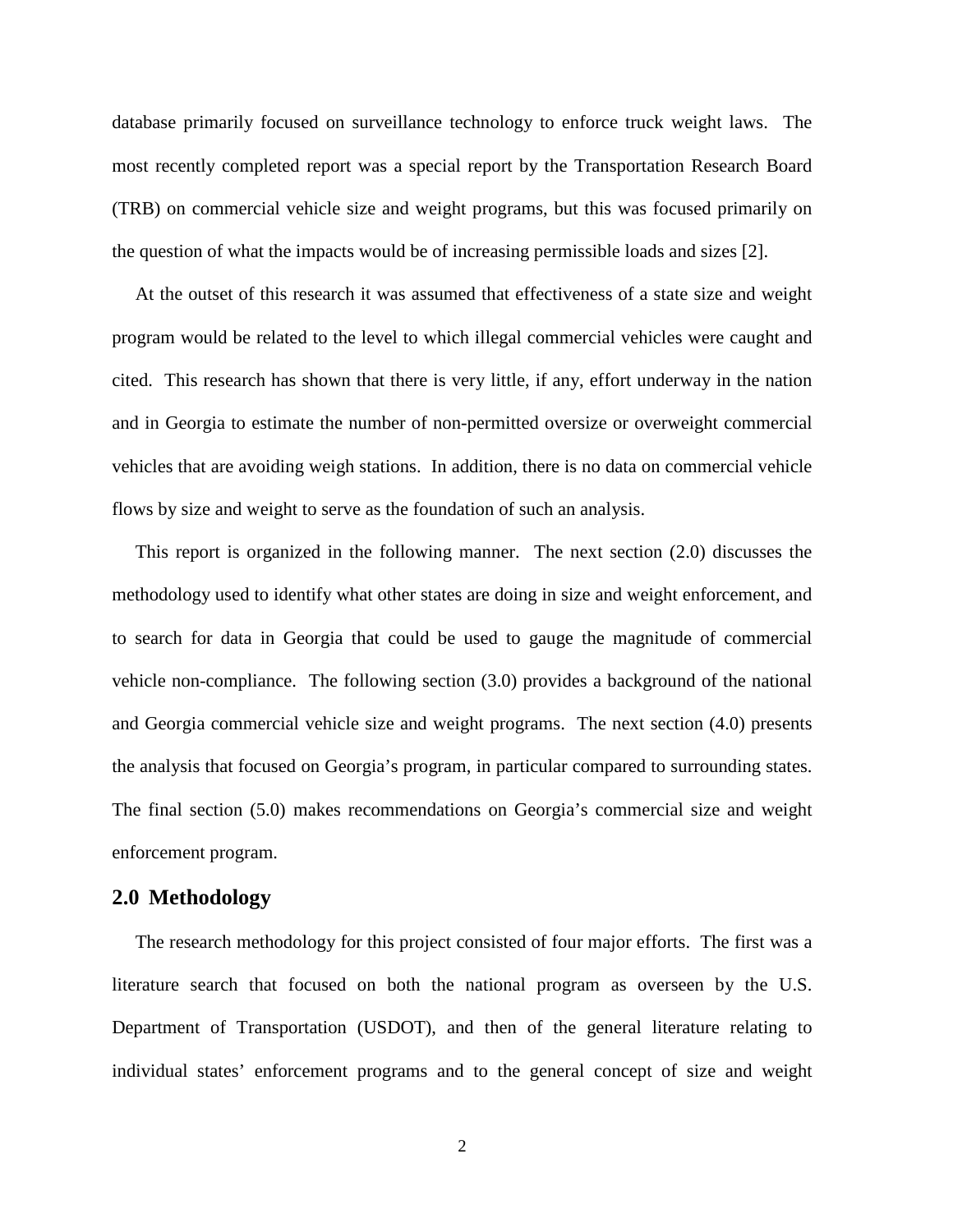enforcement efforts. The second effort was contacting by phone and e-mail those states that were either similar to Georgia or that had some programmatic element that could be of interest to the GDOT. The states examined included: Alabama, Florida, Kentucky, Minnesota, Mississippi, Missouri, North Carolina, South Carolina, Tennessee, Virginia, and Wisconsin. The third effort was interviewing officials in Georgia, including GDOT, GDPS, and FHWA. Along with these contacts, enforcement data was collected for Georgia, and an attempt was made to collect truck flow data for Georgia, especially that relating to oversize and overweight commercial vehicles. The final effort was collecting national and state-bystate data on enforcement activities (e.g., number of inspections, citations, etc.), primarily to put the Georgia data in context.

 This final effort was undertaken because the initial research objective was to model the statewide movement of illegal commercial vehicles as they avoided, either through bypass routes or by moving during non-enforcement hours, enforcement activities. It became clear very quickly that the data did not exist to develop any model for such movements. Instead, it was decided to compare Georgia's enforcement statistics over time and with surrounding states to see if the results of Georgia's enforcement effort were different from what was being experienced elsewhere. Thus, for example, if the ratio of citations to number of inspections was significantly different over time in Georgia, or if citations and the number of inspections trended in one direction in Georgia but was going in another direction in surrounding states, then one could say with some certainty that a change had occurred in Georgia's enforcement program.

 Using the information obtained from the internet, a phone call and email list was produced. From this list, contacts were made with the states that indicated information or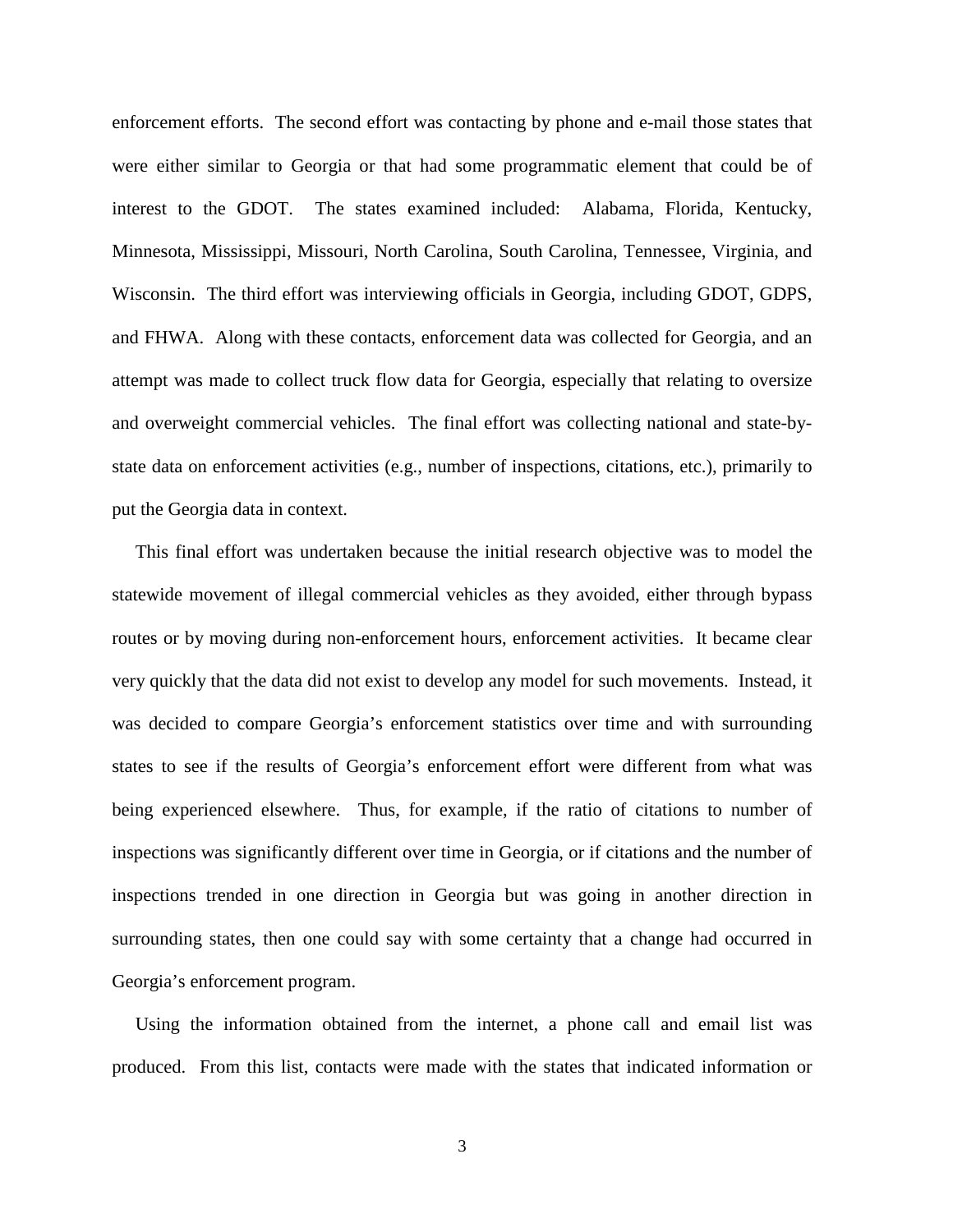data was available. However, only limited information was available. A common theme throughout most states was that the responsibility of oversize/overweight (OS/OW) trucks had been shifted in recent years. Most of the state DOTs had passed the responsibility to the state safety or police agencies. As a consequence of this change, much of the data had been lost in transition, or the party responsible for keeping the data was no longer available.

 It should be noted that finding data on oversize and overweight vehicles was very difficult. A national database was found through a project at the Arizona State University that provided statistics for each state as well as national numbers, but these numbers did not correspond to the numbers sent to the research team by individual states [3]. Contacting the states also proved to be very difficult, not only in finding the right individual or program office, but also in obtaining the latest data on their enforcement program. In one state, everyone contacted (and numerous program offices were) stated that they did not have such a program nor would they have (even though it is a federal requirement). In the end, this research had to rely on national statistics, on data submitted to the FHWA by the individual states and on data supplied by the GDPS.

 The template used to report data to the USDOT is shown in Figure 1. Table 1 shows a summary table for the data collected by state, in this case, the southern states. In this table, the state is shown in the far left column along with the corresponding year for the data. The remaining terms in this table, excluding "Total Weight Citation Fines" and "Violation/Inspection %," are explained in further detail by Figure 1. "Total Weight Citation Fines" is found in different reports from each state; this information is not required to be submitted to the federal government. "Violation/Inspection %" is the percentage of violations to the number of commercial vehicles inspected. As is represented by the data, the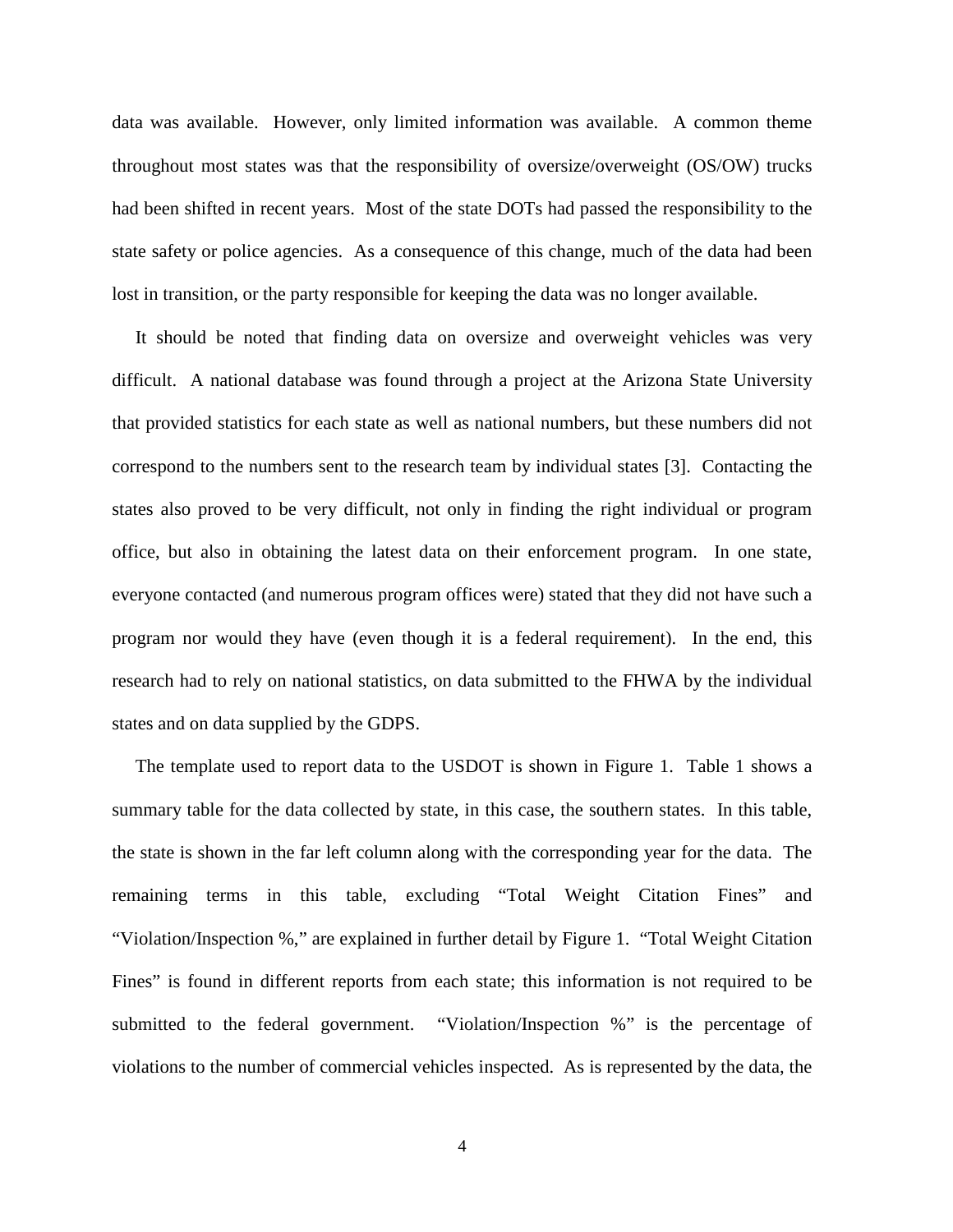number of violations exceeds the number of inspections performed. This is because, from the information shown in Figure 1, citations for oversize/overweight violations may be written without an inspection of the vehicle performed. Note also that some states reported citation revenues.

#### Roadside Inspections, Other Violations

**R**Print

This report presents a complete list of all "other" (not driver, vehicle or hazmat) violations cited during roadside inspections for the selected year. The report can be filtered by fiscal or calendar years, carrier domicile, and vehicle type. Clicking on any column heading will sort the report by the selected column. By default, the report ranks the violation codes by number of violations cited in descending order.

| $\Box$ Filter Options |                                                                                                                                                                                                                                                                                                                                                                                                            |  |
|-----------------------|------------------------------------------------------------------------------------------------------------------------------------------------------------------------------------------------------------------------------------------------------------------------------------------------------------------------------------------------------------------------------------------------------------|--|
| <b>Filter</b>         | <b>Description</b>                                                                                                                                                                                                                                                                                                                                                                                         |  |
| Domicile              | Carrier domiciles were determined at the time of event. By default, report will be set to 'All Domiciles' option. You can select one of 4 following<br>options in this filter:<br>1) All domiciles: Carriers located in the United States, Mexico, and Canada<br>2) United States: Carriers located in the United States<br>3) Mexico: Carriers located in Mexico<br>4) Canada: Carriers located in Canada |  |
| Vehicle Type          | By default, the filter will be set to 'All Vehicles'. You can select one of the 8 following options in this filter:<br>1) All Vehicles<br>2) All Trucks<br>3) All Passengers<br>4) Bus<br>5) Motorcoach<br>6) Limousine<br>7) School Bus<br>8) Van                                                                                                                                                         |  |
| <b>Time Period</b>    | Fiscal or Calendar year(s) when events occurred                                                                                                                                                                                                                                                                                                                                                            |  |

| $\Box$ Column / Row Descriptions |                                                                                                                                               |
|----------------------------------|-----------------------------------------------------------------------------------------------------------------------------------------------|
| <b>Column Name</b>               | <b>Description</b>                                                                                                                            |
| <b>Violation Code</b>            | The part number and section of the specific Federal Motor Carrier Safety Regulation (FMCSR) or Hazardous Materials<br>Regulation (HMR) cited. |
| <b>Description</b>               | A brief description of the FMCSR or HMR cited.                                                                                                |
| # of Inspections                 | The number of Inspections conducted that cited one or more Violations of the specified FMCSR or HMR.                                          |
| # of Violations                  | The number of Violations cited for the specified FMCSR or HMR.                                                                                |
| % of Total Violations            | The percentage of all Violations issued that cited the specified FMCSR or HMR (# of Violations/Total Violations cited).                       |
| # of OOS Violations              | The number of Violations cited that included an Out-Of-Service (OOS) order.                                                                   |
| OOS Percent                      | The percentage of all OOS Violations issued that cited the specified FMCSR or HMR (# of OOS Violations/Total OOS<br>violations cited).        |

A roadside inspection occurs when a Motor Carrier Safety Assistance Program (MCSAP) inspector conducts an examination on individual commercial motor vehicles and drivers to determine if they are in compliance with the Federal Motor Carrier Safety Regulations (FMCSRs) and/or Hazardous Materials Regulations (HMRs.) Serious violations result in the issuance of driver or vehicle OOS orders. These violations must be corrected before the affected driver or vehicle can return to service. Traffic enforcement violations may also be recorded in conjunction with a roadside inspection.

#### **FIGURE 1**

#### **Input Template for USDOT Required Data [4]**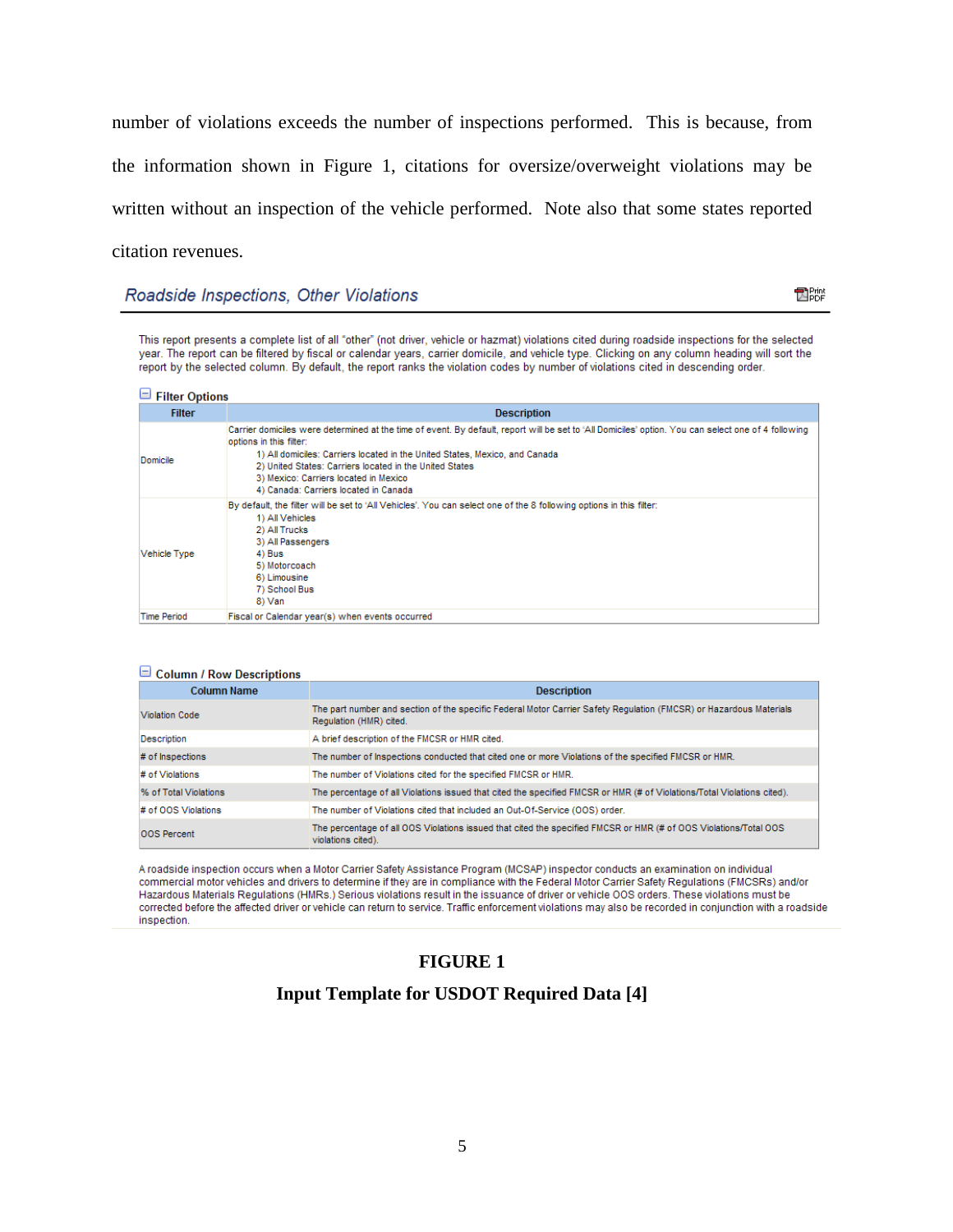## **TABLE 1**

|                | # of<br>Inspections | # of Violations | % of Total<br>Violations | # of OOS<br>Violations | <b>OOS Percent</b> | <b>Total Weight</b><br>Citation Fines (\$) |
|----------------|---------------------|-----------------|--------------------------|------------------------|--------------------|--------------------------------------------|
| AL 2007        | 2,654               | 2,764           | 4.73%                    | 34                     | 1.23%              |                                            |
| AL 2008        | 1,787               | 1,865           | 22.23%                   | 13                     | 0.70%              |                                            |
| AL 2009        | 1,599               | 1,674           | 19.33%                   | $\overline{14}$        | 0.84%              |                                            |
| AL 2010        | 1,193               | 1,214           | 16.68%                   | 6                      | 0.49%              |                                            |
| FL 2007        | 14,753              | 15,965          | 10.34%                   | 136                    | 0.85%              |                                            |
| FL 2008        | 17,606              | 18,885          | 36.21%                   | 111                    | 0.59%              |                                            |
| FL 2009        | 12,266              | 13.203          | 33.02%                   | 88                     | 0.67%              |                                            |
| FL 2010        | 12,413              | 13,148          | 29.21%                   | 26                     | 0.20%              |                                            |
| A 2007         | 14,250              | 14,820          | 7.95%                    | 20                     | 0.13%              |                                            |
| GA 2008        | 11,519              | 11,968          | 36.81%                   | 14                     | 0.12%              |                                            |
| GA 2009        | 9,296               | 10,570          | 33.25%                   | 38                     | 0.36%              |                                            |
| GA 2010        | 6,653               | 6,800           | 19.77%                   | 15                     | 0.22%              |                                            |
| <b>NC 2007</b> |                     |                 |                          |                        |                    | \$10,681,660.29                            |
| <b>NC 2008</b> |                     |                 |                          |                        |                    | \$10,493,369.87                            |
| <b>NC2009</b>  |                     |                 |                          |                        |                    | \$8,828,590.38                             |
| <b>NC 2010</b> | 5,200               | 5,369           | 25.82%                   | 0                      | 0.00%              | \$8,499,796.20                             |
| SC 2007        | 13,123              | 13,765          | 28.93%                   | $\overline{2}$         | 0.01%              |                                            |
| <b>SC 2008</b> | 13,662              | 14,383          | 57.28%                   | $\overline{2}$         | 0.01%              |                                            |
| SC2009         | 11,772              | 12,379          | 51.76%                   | $\mathfrak{Z}$         | 0.02%              |                                            |
| SC 2010        | 9,679               | 10,028          | 47.70%                   | 0                      | 0.00%              |                                            |
| <b>TN 2007</b> | 6,543               | 7,042           | 24.66%                   | $\overline{23}$        | 0.33%              | 13,109,115.10                              |
| <b>TN 2008</b> | 8,302               | 8,666           | 34.11%                   | $\overline{34}$        | 0.39%              | 12,861,588.71                              |
| TN 2009        | 6,533               | 6,876           | 29.03%                   | 42                     | 0.61%              | 10,270,433.24                              |
| TN 2010        | 5,945               | 6,205           | 27.55%                   | 20                     | 0.32%              | 10,845,330.24                              |
| <b>US 2007</b> | 242,333             | 308,832         | 6.01%                    | 5,563                  | 1.80%              |                                            |
| <b>US 2008</b> | 247,222             | 316,878         | 27.98%                   | 1,645                  | 0.52%              |                                            |
| <b>US 2009</b> | 221,953             | 291,867         | 25.67%                   | 2,040                  | 0.70%              |                                            |
| <b>US 2010</b> | 211,951             | 278,961         | 24.18%                   | 1,164                  | 0.42%              |                                            |

## **Summary of Overweight Vehicles, Selected States**

#### Sources: [1,5,7]

 Note in Table 1 that every state except Florida showed a decline in the number of inspections from 2010, although not as much a decline as shown for Georgia.

 It is important to note that there were many inconsistencies between national data as submitted by states and the same data reported within state annual reports. This was especially true with the number of inspections and citations, where the numbers reported in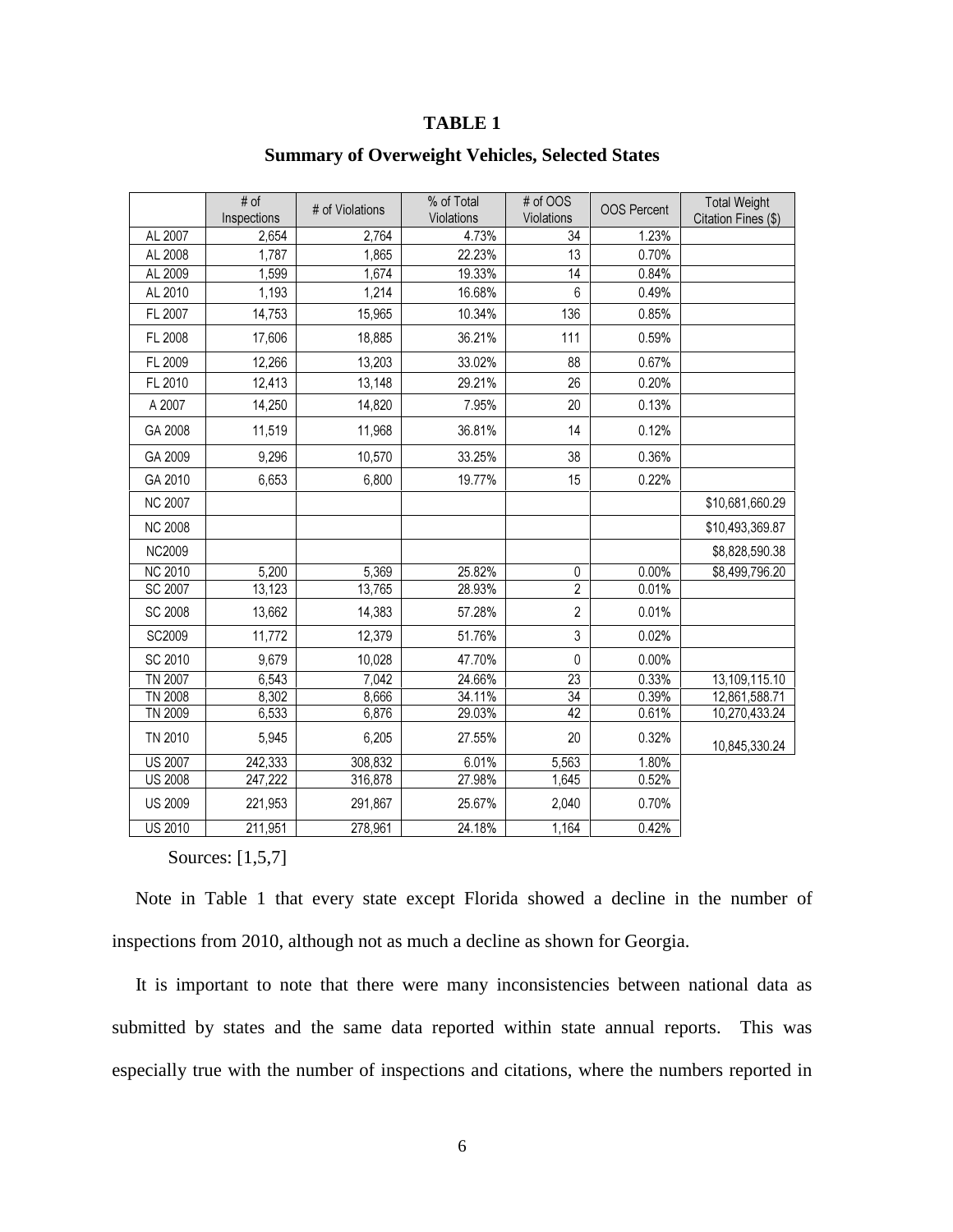state reports were much higher than found in the Federal Motor Carrier and Safety Administration (FMCSA) website. This is due primarily to the fact that data reported to FMCSA reflected only those where "official" inspections occurred; states often conduct their own inspections and issue citations without designated inspectors present.

 The state numbers were obtained using annual reports requested through phone interviews. Florida was one of the states with the best reporting system, and Figure 2 gives an example of the data that is available in this reporting system. In this example from Florida, the number of weight citations is circled to indicate where on the form such data is reported. Most of the other states reviewed do not format the annual reports in the same manner as Florida, and it was thus difficult to determine the accuracy of the data reported. Data tables were obtained for Georgia, North Carolina and Tennessee. Georgia self-reported nearly 36,000 OS/OW citations for fiscal year 2010; data reported in the FMCSA database of combined citations was 6,800.

## **3.0 Truck Size and Weight Enforcement Programs**

#### **3.1 Federal Requirements**

 The federal government has established national size and weight standards for the National Highway System (NHS) and the Interstate Highway System (IHS), respectively. Federal commercial vehicle maximum weight standards on the Interstate Highway System are:

| Single Axle:          | $20,000$ pounds |
|-----------------------|-----------------|
| Tandem Axle:          | $34,000$ pounds |
| Gross Vehicle Weight: | 80,000 pounds   |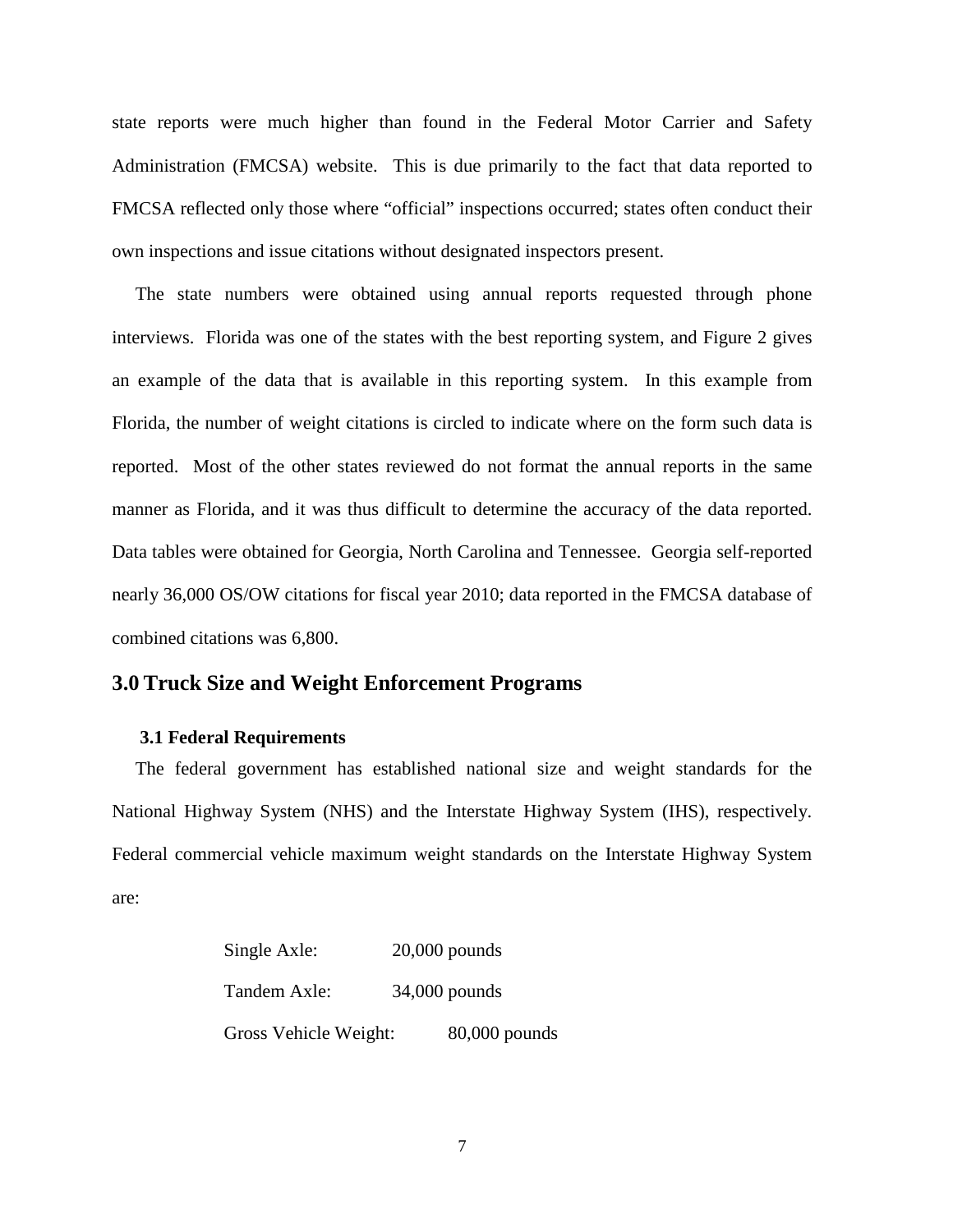MOTOR CARRIER COMPLIANCE OFFICE 775-A10-38 03/2006



#### State of Florida Department of Transportation MOTOR CARRIER COMPLIANCE OFFICE MONTHLY ACTIVITY RECAP ACTIVITY AND ASSESSMENT SUMMARY

|                                    | Civilian     | Law Enforcement | <b>TOTALS</b>    |
|------------------------------------|--------------|-----------------|------------------|
| <b>Total Assessments</b>           | 8,193,236.75 | 10,180,452.03   | 18,373,688.78    |
| <b>Total DHSMV Fees</b>            | 182,895.00   | 66,540.00       | 249,435.00       |
| <b>Total DOT Assessments</b>       | 8,010,341.75 | 10,113,912.03   | 18, 124, 253. 78 |
| Weight Citation Penalties          | 6,725,298.75 | 6,136,290.03    | 12,861,588.78    |
| <b>Safety Citation Penalties</b>   | 1,137,993.00 | 3,373,122.00    | 4,511,115.00     |
| <b>Compliance Review Penalties</b> |              | 553,700.00      | 553,700.00       |
| <b>IRP Permit Fees</b>             | 50,550.00    | 20,820.00       | 71,370.00        |
| <b>Fuel Tax Permit Penalties</b>   | 147,050.00   | 50,800.00       | 197,850.00       |
| <b>Fuel Tax Permit Fees</b>        | 132,345.00   | 45,720.00       | 178,065.00       |
| Vehicle WIM Weighings              | 12,992,533   |                 | 12,992,533       |
| Vehicle Weighings                  | 7,331,168    | 39,147          | 7,370,315        |
| <b>Weight Citations</b>            | 45,178       | 18,687          | 63,865           |
| Weight Violations                  |              |                 |                  |

#### **FIGURE 2**

#### **Florida Annual Report on Motor Vehicle Compliance [4]**

The federal commercial vehicle size limits on the National Network are shown in Table 2.

 Financial penalties to states are possible if weight standards are not the same as the federal limits, and legal action is possible in case of inconsistent size standards. With respect to reporting requirements, each state is required to submit to USDOT a State Enforcement Plan (SEP), which serves as a benchmark against which the actual performance of a state's enforcement program is evaluated [4].

#### **3.2 Georgia Requirements**

Georgia's weight limits for interstate highways mirror those established by the federal government, as do those in all states. The federal bridge formula is applied for weight limitations. The formula is: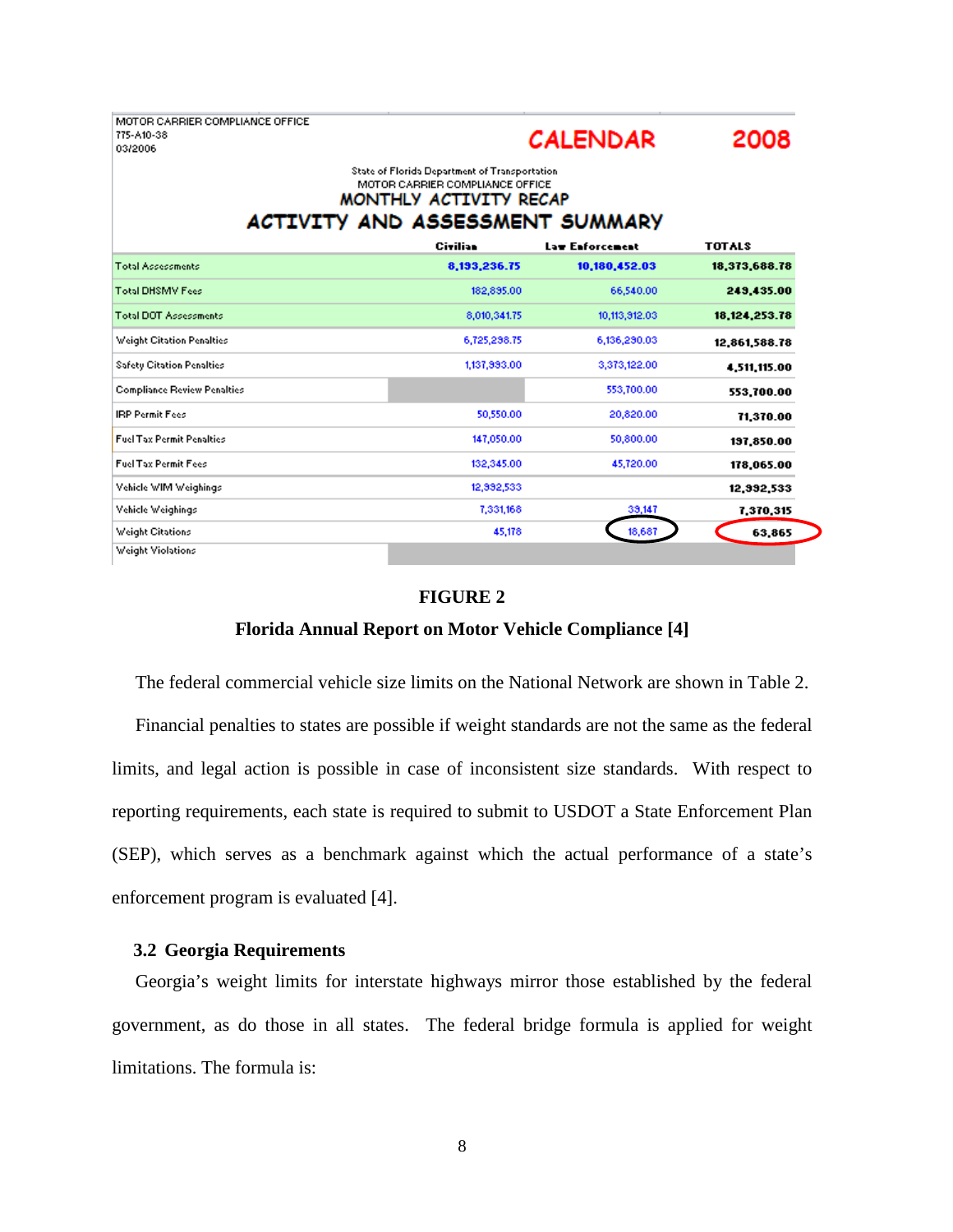#### **TABLE 2**

## **Federal Commercial Vehicle Size Standards**

|                        | No federal length limit is imposed on most truck tractor-semitrailer<br>operations on the National Network.                                                                                                                                                                                                                                                                                                                                                                                                                                                                                   |
|------------------------|-----------------------------------------------------------------------------------------------------------------------------------------------------------------------------------------------------------------------------------------------------------------------------------------------------------------------------------------------------------------------------------------------------------------------------------------------------------------------------------------------------------------------------------------------------------------------------------------------|
| Overall vehicle length | <b>Exception:</b> On the National Network, combination vehicles (truck<br>tractor plus semitrailer or trailer) designed and used specifically to<br>carry automobiles or boats in specially designed racks may not<br>exceed a maximum overall vehicle length of 65 feet, or 75 feet,<br>depending on the type of connection between the tractor and trailer.                                                                                                                                                                                                                                 |
| Trailer length         | Federal law provides that no state may impose a length limitation of<br>less than 48 feet (or longer if provided for by grandfather rights) on<br>a semitrailer operating in any truck tractor-semitrailer combination<br>on the National Network. (Note: A state may permit longer trailers<br>to operate on its National Network highways.) Similarly, federal<br>law provides that no state may impose a length limitation of less<br>than 28 feet on a semitrailer or trailer operating in a truck tractor-<br>semitrailer-trailer (twin-trailer) combination on the National<br>Network. |
| Vehicle width          | On the National Network, no state may impose a width limitation of<br>more or less than 102 inches. Safety devices (e.g., mirrors,<br>handholds) necessary for the safe and efficient operation of motor<br>vehicles may not be included in the calculation of width.                                                                                                                                                                                                                                                                                                                         |
| Vehicle height         | No federal vehicle height limit is imposed. State standards range<br>from 13.6 feet to 14.6 feet.                                                                                                                                                                                                                                                                                                                                                                                                                                                                                             |

Source: [3]

$$
W = 500(LN/N-1 + 12N + 36)
$$

Where:

- $W =$  Overall gross weight on any group of two or more consecutive axles to the nearest 500 pounds.
- $L =$  Distance in feet between the extreme of any group of two or more axles in group under consideration.
- $N =$  Number of axles in group under consideration.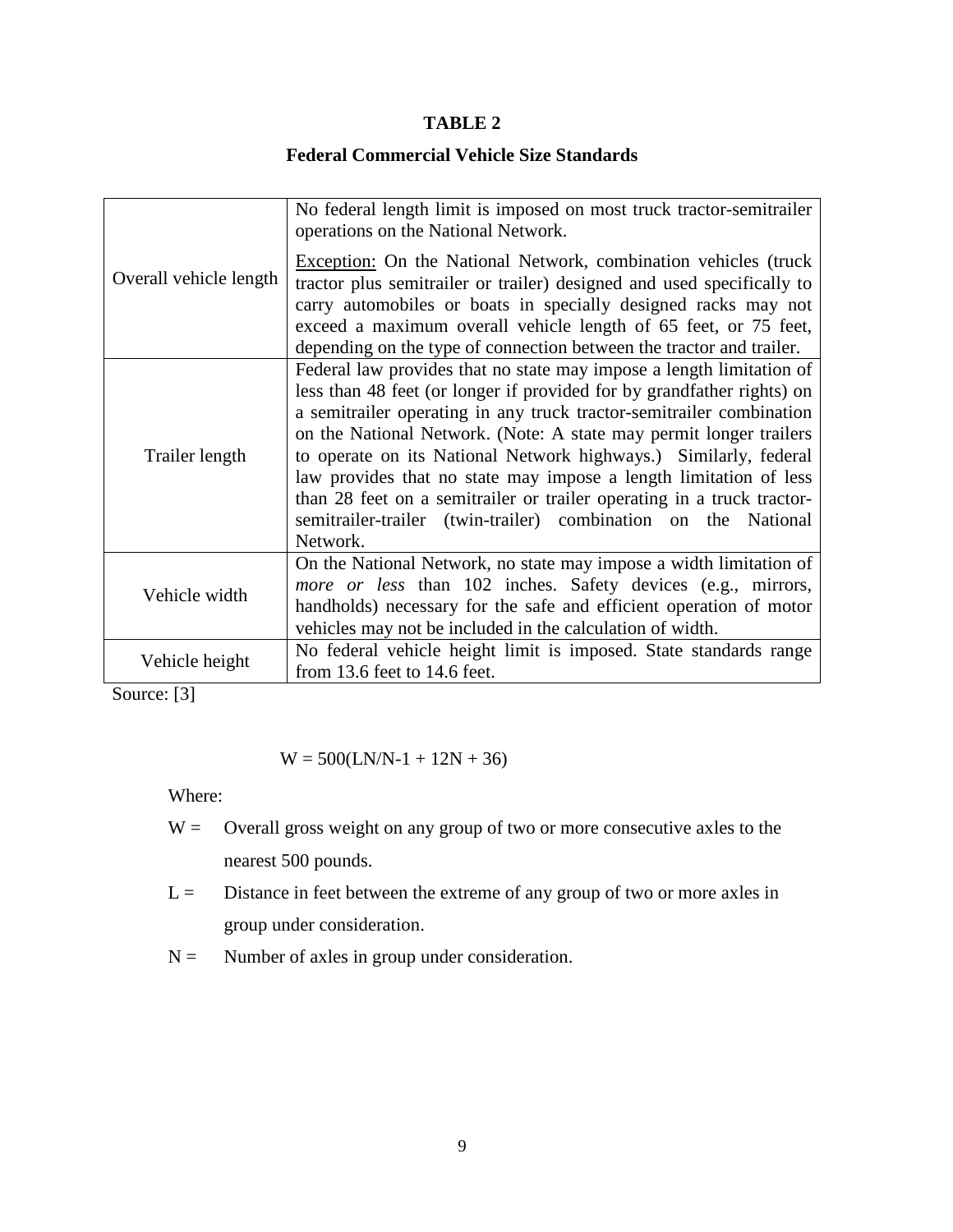For state routes, the maximum gross weight allowed on five axles is 80,000 pounds, on two or three axles is the product of the number of axles times 20,340 pounds, and on four axles is 70,000 pounds. For tandem trucks, the legal tandem weight is 37,340 pounds, and the legal tandem weight on tractor semi-trailer combinations on state highways is 40,680 pounds.

 For Georgia interstates, NHS routes, and access roads to NHS routes, the restriction of truck and load height is 13 feet 6 inches; width is 8 feet 6 inches; and length of the standard trailer unit is 53 feet. Other restrictions apply for extendable semi-trailers exceeding 53 feet and twin trailer combinations. Similar restrictions apply for the state designated highway system (see [6]).

 Overweight fines are governed by the state Department of Public Safety and currently stand at the following levels:

- Zero to 1,000 pounds overweight is 0.8 cents per pound:
- Plus 1.5 cents per pound next 2,000 pounds overweight
- Plus three cents per pound next 2,000 pounds overweight
- Plus four cents per pound next 3,000 pounds overweight
- Plus five cents per pound for all excess weight over 8,000 pounds

 As noted in [6], "overweight fines are assessed based on allowable weights. Overweight vehicles may be fined for either gross, tandem or axle weight violations, whichever produces the larger fine. If overweight on a permitted load, the fine is assessed at 125 percent of the rate imposed for operating without a permit. Operator may shift a load by hand to avoid an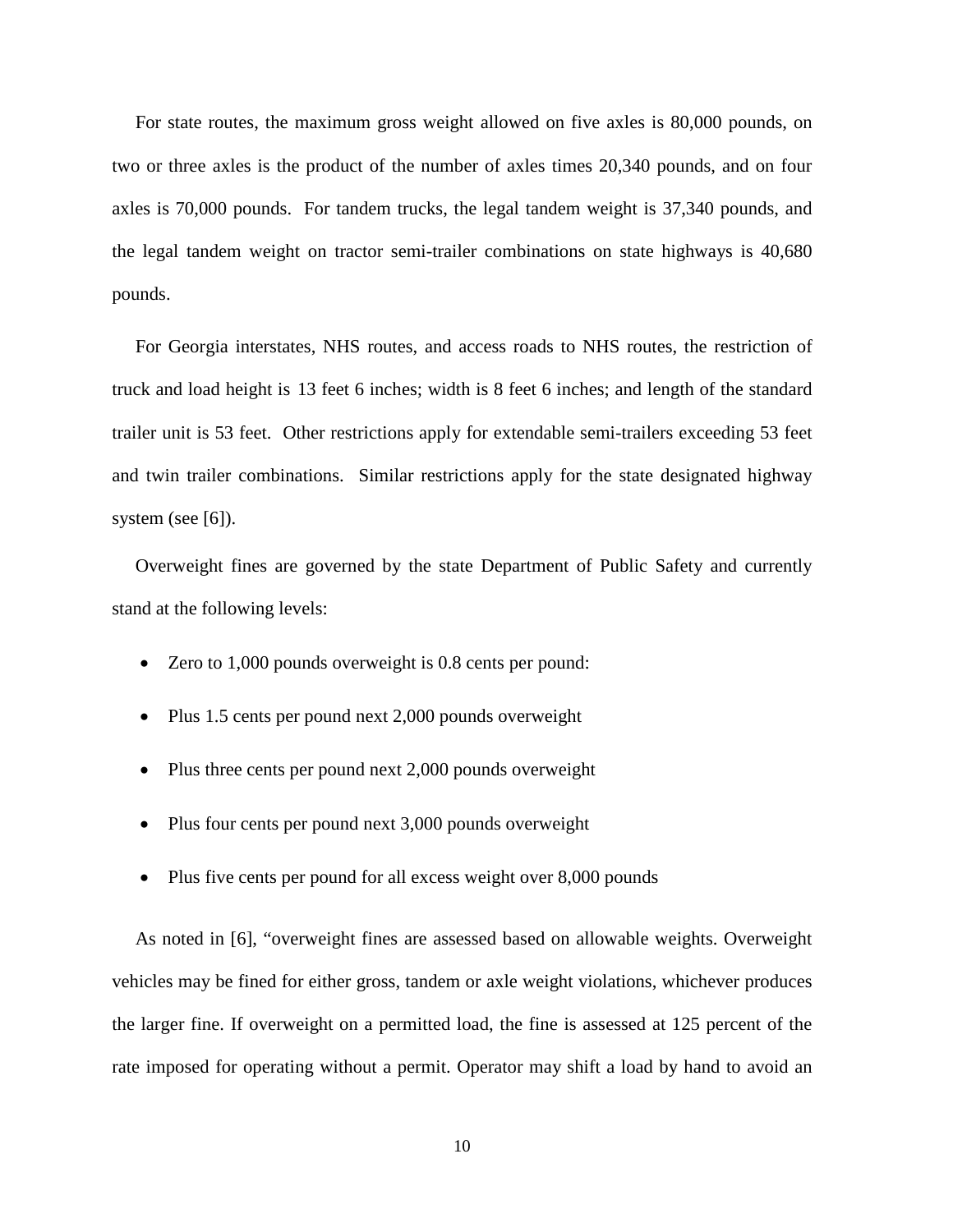overweight axle violation. All excess weight over 6,000 pounds must be off loaded. Sliding axles change configuration of vehicle and are not considered shifting of load."

 Special permits can be issued for both overweight and oversize vehicles and loads. Special size permit limits include height up to 18 feet; width up to 16 feet and no limits on special permitted lengths. Oversize permits are limited by the number of axles as shown in Table 3.

| <b>Number of Axles</b> | <b>Typical Weight Allowed</b> |
|------------------------|-------------------------------|
| $\mathbf{1}$           | 23,000 pounds                 |
| $\overline{2}$         | 46,000 pounds                 |
| 3                      | 80,000 pounds                 |
| 4                      | 92,000 pounds                 |
| 5                      | 100,000 pounds                |
| 6                      | 125,000 pounds                |
| 7                      | 148,000 pounds                |
| 8                      | 150,000 pounds                |

# **TABLE 3 Overweight Permit Limits, Georgia**

Source: [7]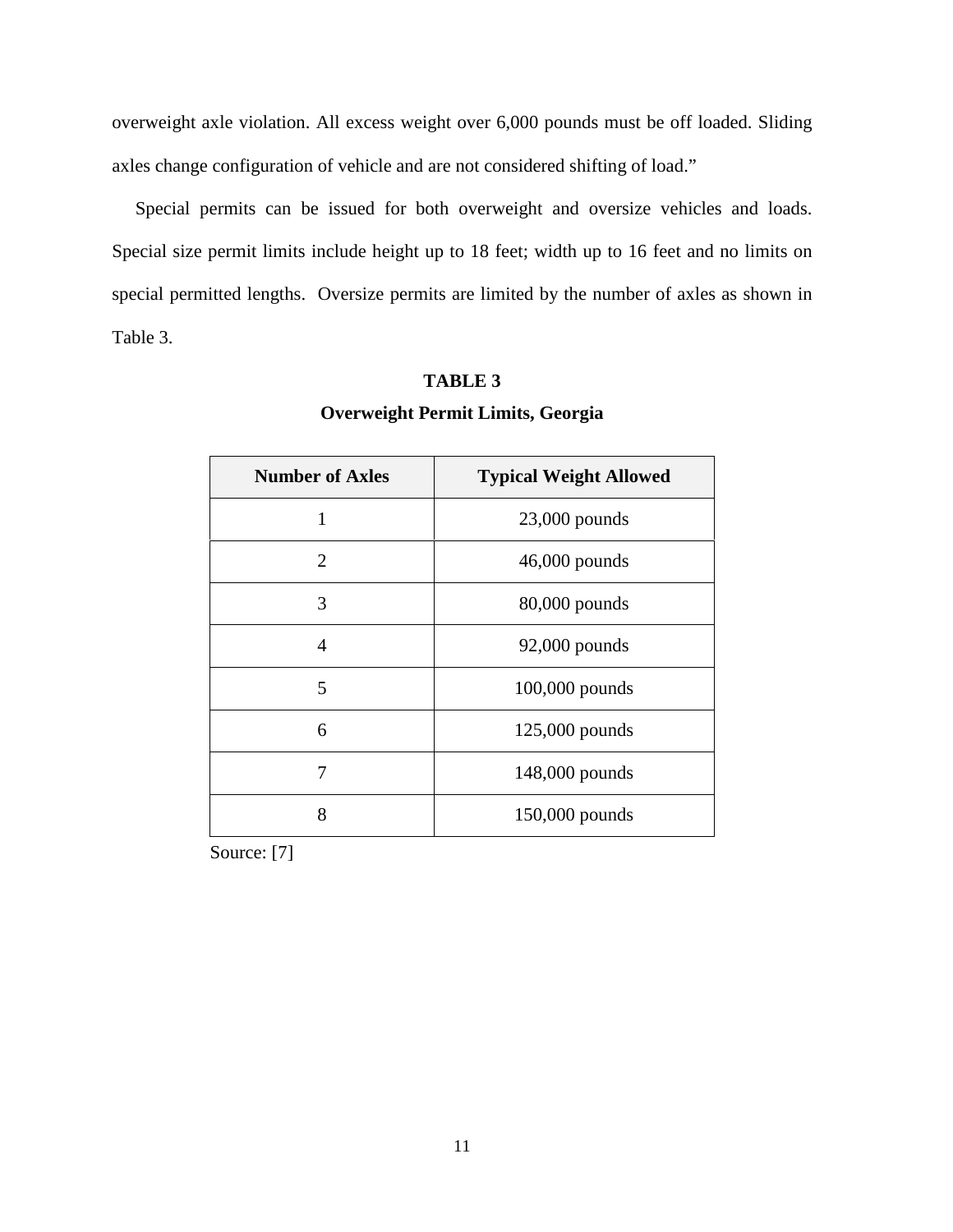#### **4.0 Georgia Experience with Commercial Vehicle Enforcement**

 As noted earlier, every state must submit to the federal government a State Enforcement Plan that outlines the approach that will be taken to enforce weight and size regulations. In addition, the state (in Georgia's case, the state Department of Public Safety) must certify each year the actual number of inspections and violations that occur. Figure 3, for example, shows the data that was submitted for the year 2010. Table 4 shows selected data from the certification report from 2000 to 2010, and Figures 4 and 5 show the trend in violations in quantity and in percentage decrease from 2007 to 2010. The red boxed area in Figure 4 indicates the Georgia data. Table 5 shows how this decline in violations detected has affected the amount of revenues that have been collected as part of the enforcement program from 2007 to 2010.

What is clear from the data for all of the states in Figures 4 and 5 is that there has been a decline in the number of violations (that is, citations for violating weight and size regulations). For all five states' aggregate data, the decline from just over 54,000 violations in 2007 to just under 37,000 in 2010 represented a 32% reduction in violations. As shown in Figure 5, this percent reduction varied by state, with Georgia having the largest reduction in violations during this time period of 54%.

 It was very difficult to determine the exact cause of the reduction in violations for all of the states noted. The current economic recession could be part of the cause given reductions in overall truck traffic. Cutbacks in state personnel in the truck enforcement programs could be another reason, certainly reflected in the data from Georgia with the number of positions filled falling from 2007 to 2010. In addition, as noted earlier, it was impossible to determine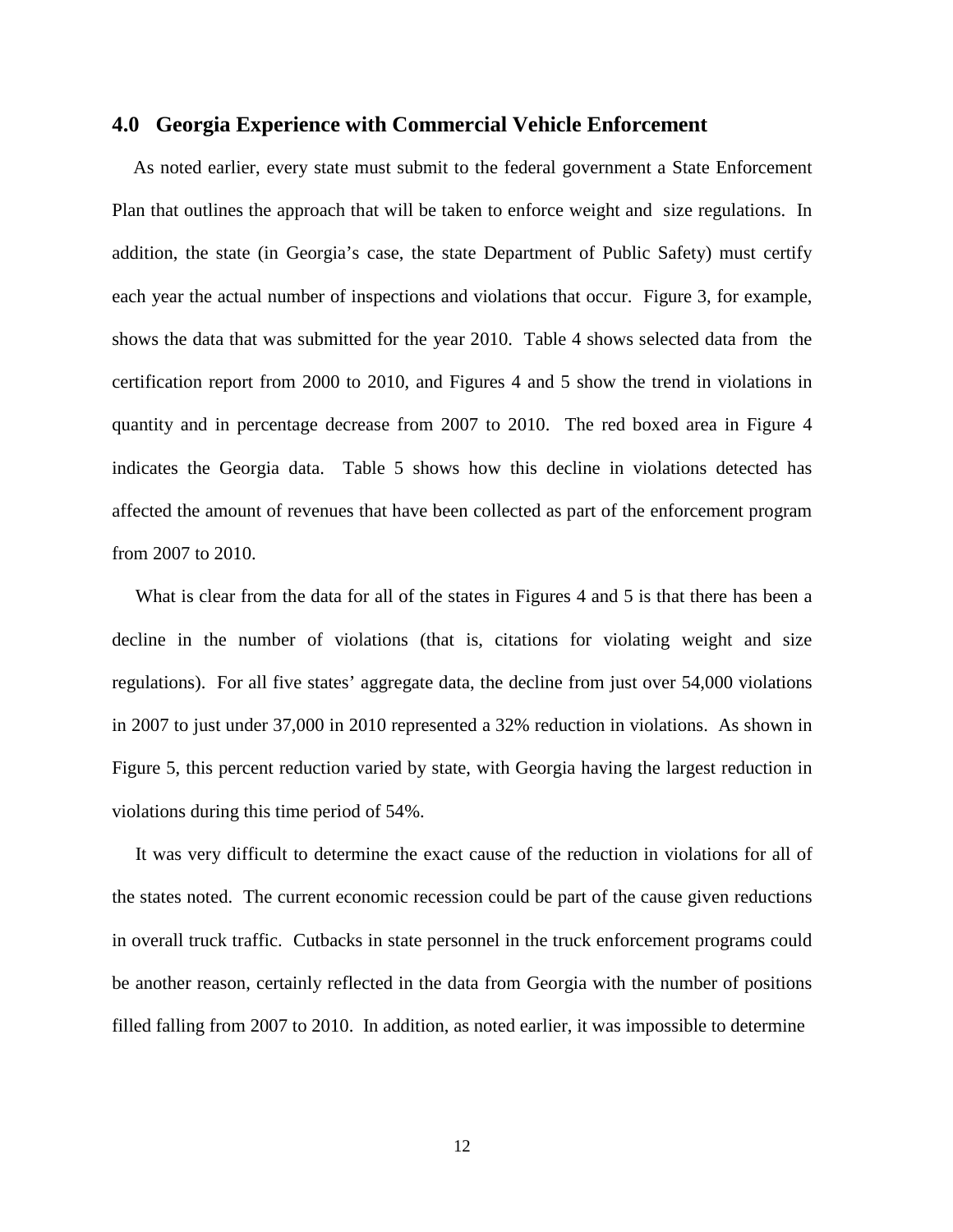| <b>Scale Types</b>                   | <b>Forecasted Number Actual Number</b> |           |
|--------------------------------------|----------------------------------------|-----------|
| Fixed platform scales 1,000,000      |                                        | 749,376   |
| WIM scales                           | 7,000,000                              | 6,695,125 |
| Portable scales                      | 36,000                                 | 51,708    |
| Semi-portable scales $ 1,000\rangle$ |                                        | 3,176     |

#### **Actual operations as compared with those forecasted by the plan:**

#### **Impacts of the process as actually applied:**

| <b>Violation Type Current Year Last Year</b> |        |        |
|----------------------------------------------|--------|--------|
| Oversize                                     | 641    | 705    |
| Overweight                                   | 35,913 | 36,280 |

#### **Measures of activity:**

# **(1) Vehicles weighed Scale Type Number of Vehicles Weighed** Fixed platform scales 749,376 WIM scales  $\begin{array}{|l|}\n\hline\n6,695,125\n\end{array}$ Portable scales  $|51,708\rangle$ Semi-portable scales  $\vert 3,176 \rangle$

# **(2) Penalties**

|                | Violation Type Number of Citations or Civil Assessments |
|----------------|---------------------------------------------------------|
| Axle           | 310                                                     |
| Gross          | 5.288                                                   |
| Bridge formula | 30,315                                                  |

#### **Number of vehicles whose loads are either shifted or offloaded**

| Load shifting $ 1,856$ |     |
|------------------------|-----|
| Offloading             | 987 |

#### **(3) Number of permits issued for overweight loads**

| <b>Permit Type</b>           | <b>Number Issued</b> |
|------------------------------|----------------------|
| Non-divisible trip permits   | 131,687              |
| Non-divisible annual permits | 15,677               |
| Divisible trip permits       | 312                  |
| Divisible annual permits     | 203                  |

## **FIGURE 3 Georgia's State Certification Data, 2010 [6]**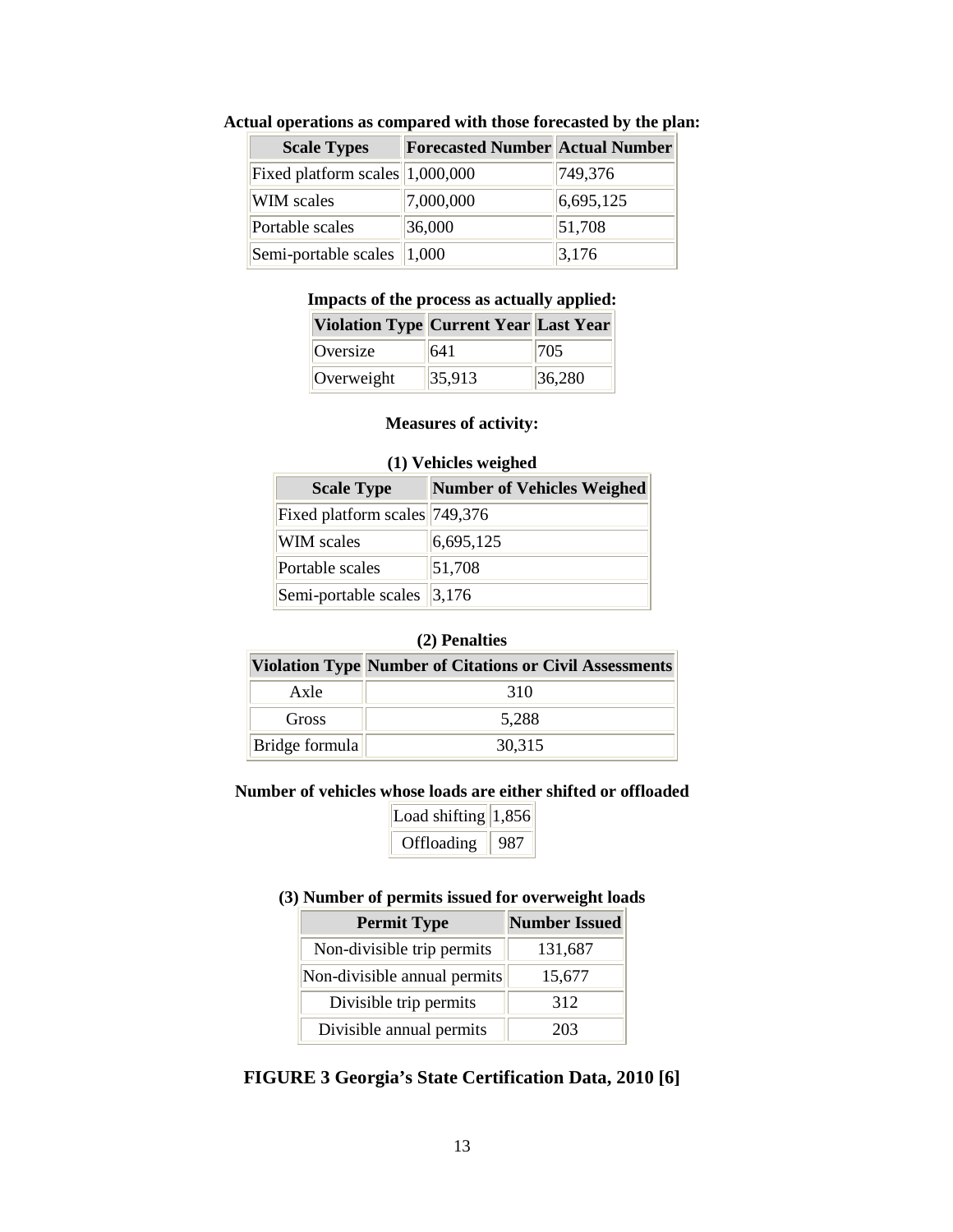#### **TABLE 4**

## **Certification Data for Georgia, 2000 to 2010**

| Year | <b>Goal-Number of</b><br><b>Trucks Weighed</b> | <b>Certification-No.</b><br><b>Trucks Weighed-</b><br><b>Non-WIM</b> | <b>Certification-No.</b><br><b>Trucks Weighed-</b><br>WIM | <b>Total Number of</b><br><b>Personnel</b><br><b>Allocated</b> | <b>Over Dimensional</b><br><b>Citations</b> | <b>Over Weight</b><br><b>Citations</b> |
|------|------------------------------------------------|----------------------------------------------------------------------|-----------------------------------------------------------|----------------------------------------------------------------|---------------------------------------------|----------------------------------------|
| 2000 | 10,000,000                                     | 1,399,292                                                            | 11,687,617                                                | 339                                                            | 2,668                                       | 80,778                                 |
| 2001 | 10,000,000                                     | 1,792,644                                                            | 14,814,496                                                | 339                                                            | 2,638                                       | 109,162                                |
| 2002 | 10,000,000                                     | 1,447,016                                                            | 13,383,619                                                | 360                                                            | 1,892                                       | 84,333                                 |
| 2003 | 10,000,000                                     | 1,070,534                                                            | 9,755,375                                                 | 354                                                            | 845                                         | 47,770                                 |
| 2004 | 10,000,000                                     | 1,209,499                                                            | 10,257,901                                                | 354                                                            | 957                                         | 52,344                                 |
| 2005 | 10,000,000                                     | 1,556,730                                                            | 11,142,143                                                | 354                                                            | 988                                         | 57,758                                 |
| 2006 | 11,195,000                                     | 1,072,475                                                            | 11,909,953                                                | 354                                                            | 1,332                                       | 54,494                                 |
| 2007 | 14,055,000                                     | 948,030                                                              | 8,088,568                                                 | 351 (244 Filled)                                               | 1,414                                       | 43,822                                 |
| 2008 | 5,838,170                                      | 94,614                                                               | 5,743,556                                                 | 332 (244 Filled)                                               | 973                                         | 41,229                                 |
| 2009 | 6,056,118                                      | 92,808                                                               | 5,963,310                                                 | 335 (238 Filled)                                               | 705                                         | 36,280                                 |
| 2010 | 6,695,125                                      | 54,884                                                               | 6,640,241                                                 | 334 (226 Filled)                                               | 641                                         | 35,913                                 |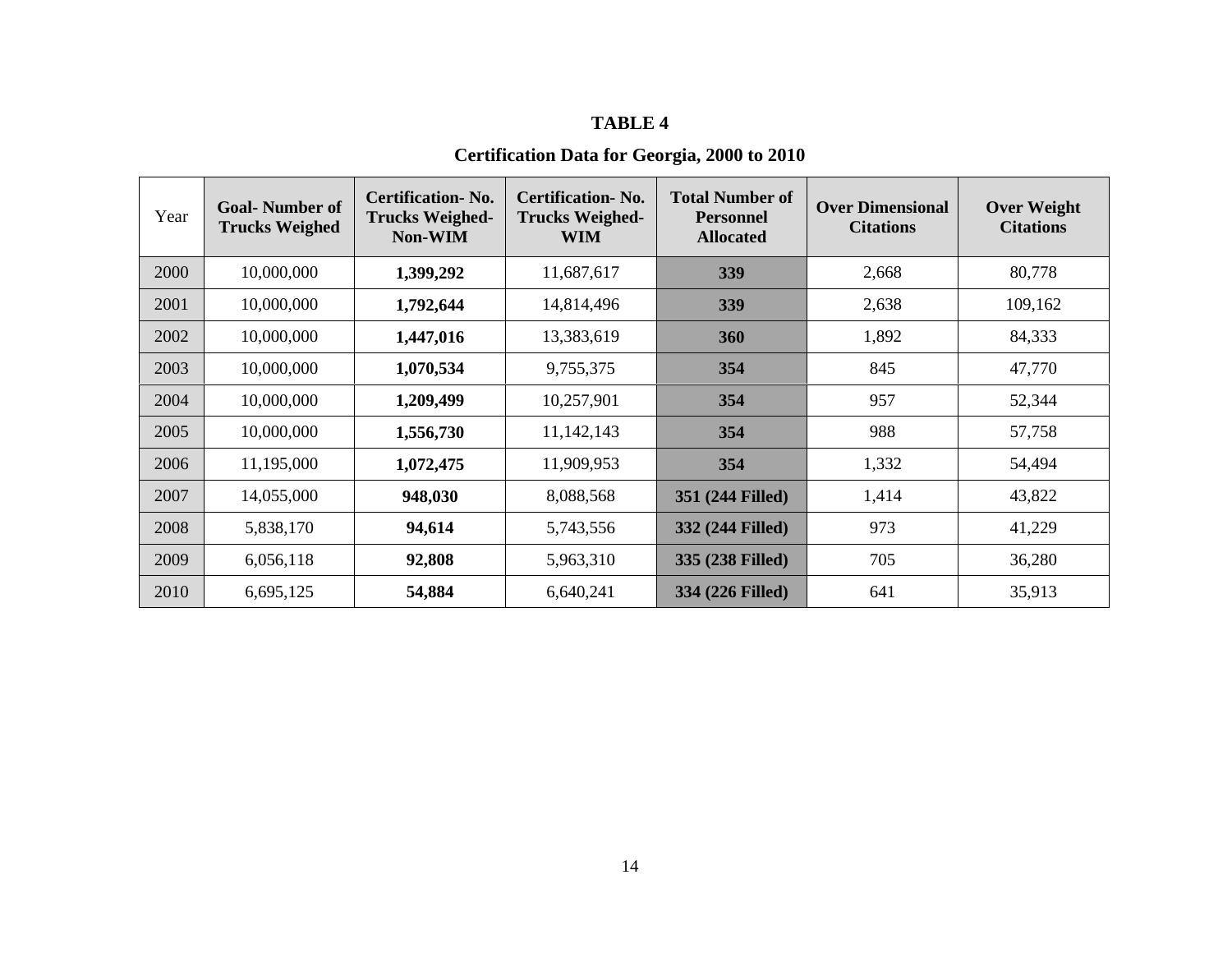

**Change in Weight and Size Violations by State, Based on FMCSA Data, 2007 – 2010 [8]** 



#### **FIGURE 5**

**Percent Change in Weight and Size Violations by State, Based on FMCSA Data, 2007 – 2010 [8]**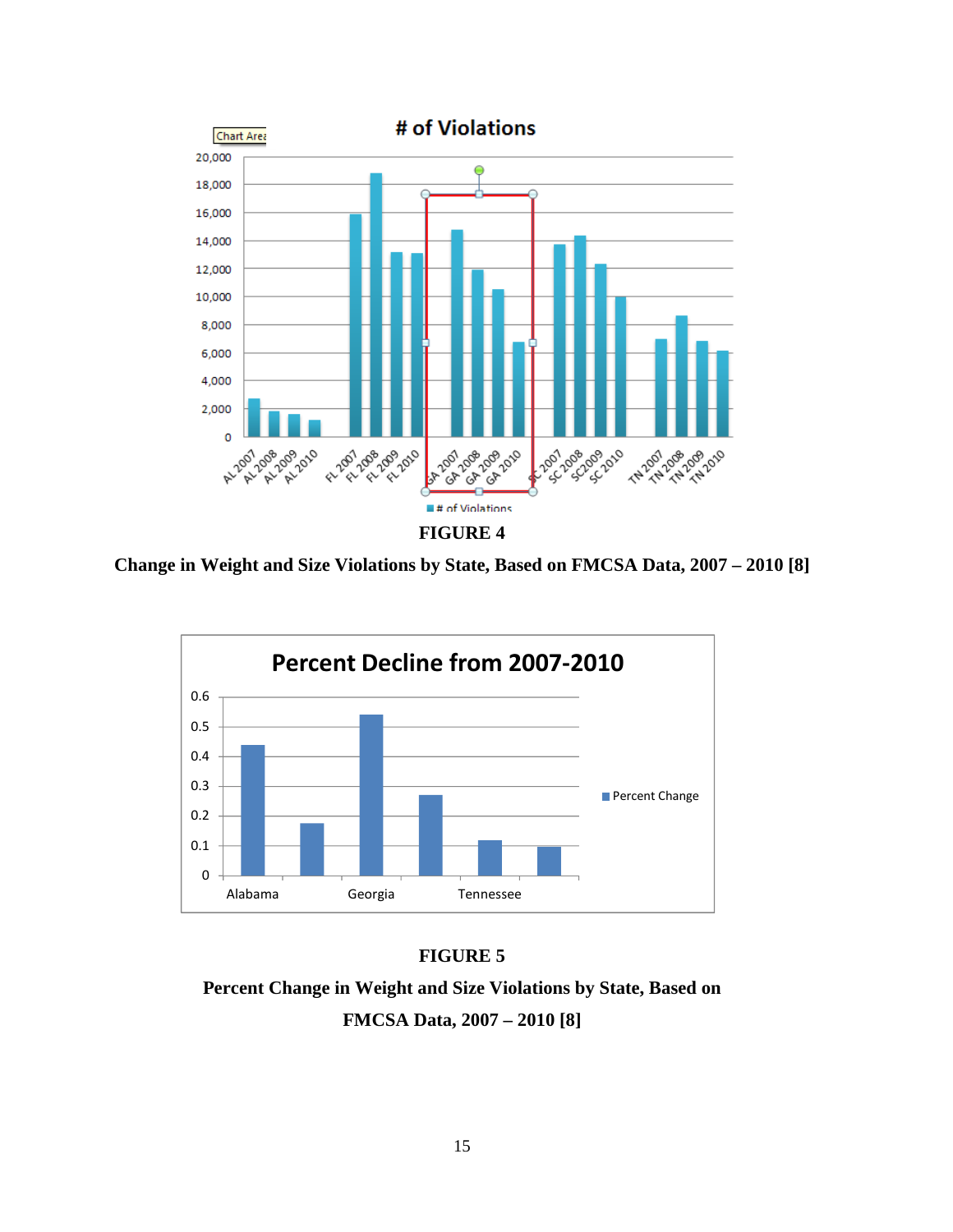#### **TABLE 5**

|         | <b>Violation</b><br>Code | <b>Violation Description</b>                          | # of<br><b>Inspections</b> | # of<br><b>Violations</b> | % of Total<br><b>Violations</b> | <b>Total Weight</b><br>Citation Fines (\$) |
|---------|--------------------------|-------------------------------------------------------|----------------------------|---------------------------|---------------------------------|--------------------------------------------|
| GA 2007 | 392.2W                   | Size & Weight (§392.2W*)                              | 14,250                     | 14,820                    | 0.0795                          | 10,060,653.10                              |
| GA 2008 | 392.2W                   | Size & Weight (§392.2W*)                              | 11,519                     | 11,968                    | 0.3681                          | 8,246,298.44                               |
| GA 2009 | 392.2                    | Operating Vehicle in Violation of<br>Local/State Laws | 9.296                      | 10,570                    | 0.3325                          | 7,100,340.94                               |
| GA 2010 | 392.2W                   | Size & Weight (§392.2W*)                              | 6,653                      | 6,800                     | 0.1977                          | 6,702,492.08                               |

#### **Inspections, Violations and Revenue for Georgia, 2007 to 2010**

if there are more trucks avoiding inspection sites as compared to prior periods. So, the cause in the decline in inspections, violations and revenue generated could most likely be attributed to a combination of factors. However, it can be concluded that the percentage decrease in the weight and size violations was much greater for Georgia than the surrounding states.

#### **5.0 Conclusions and Recommendations**

 The purpose of this study was to examine the State of Georgia's truck size and weight enforcement program over the past 10 years. It was assumed at the beginning that through modeling or with statistical analysis that it would be possible to determine how many commercial vehicles were avoiding inspection sites, and how this avoidance rate has varied from one year to the next. However, it was found that no information was available from state agencies on the propensity of trucks to avoid inspections, and none of the states contacted had such data either. Thus, it was impossible to model the avoidance phenomenon without collecting substantial amounts of data, which was beyond the scope of this project.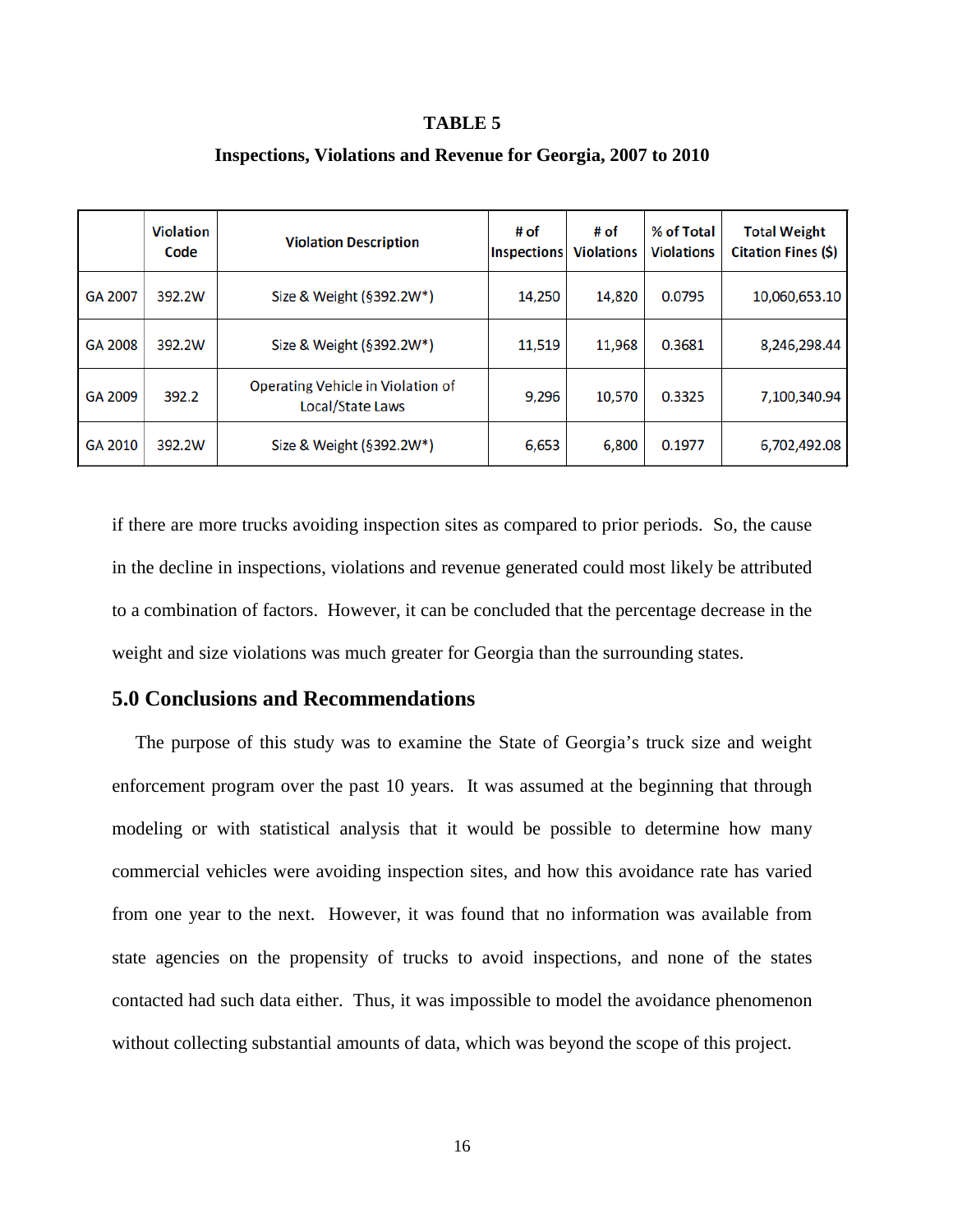In comparing the commercial vehicle enforcement statistics from surrounding states with Georgia's, it can be concluded that all of the states have experienced a reduction in violations. However, the largest reduction among these states occurred in Georgia. One of the implications of this decline has been a reduction in the amount of revenues generated from the oversize and overweight enforcement program. The trend in the data from surrounding states suggests that there is a larger phenomenon that could help explain the reduction in violations, likely related to the change in truck traffic due to economic conditions. However, there is no evidence to suggest that there is anything else at work in Georgia that would cause a larger reduction when compared to other states, other than the overall strategy for enforcement.

 Many government programs have been facing significant challenges in maintaining staffing levels and in obtaining adequate budgets. However, the revenues generated from the commercial vehicle enforcement program would seem to be adequate to cover the cost of the enforcement activity itself. The research team contacted other states to determine if any states have privatized some portion of the inspection program, and there were examples of where the operations of the inspection sites were contracted out, but the actual citation writing was still left as the responsibility of law enforcement agencies. This is a possibility that Georgia might want to explore in terms of providing more commercial vehicle inspections if the goal is to reduce the number of overweight and oversize vehicles on the state's highway system.

17